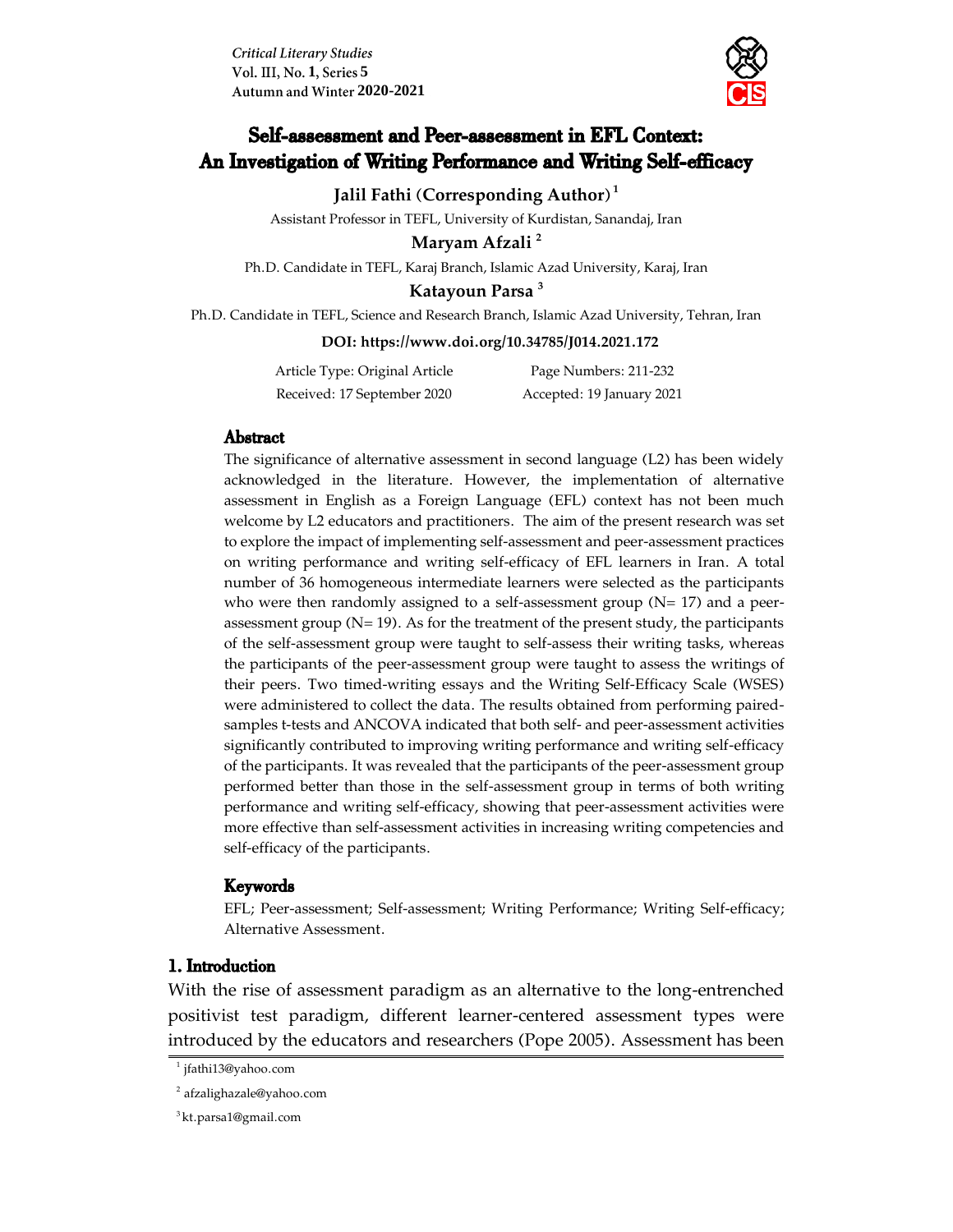considered as an integral element of learning and is argued to positively affect the learning process by enhancing the learning quality and fostering the learners' sense of reflection and responsibility (Orsmond, Merry and Reiling 2000; Shepard 2000). In line with this new interest given to assessment, alternative assessment categories, such as self-assessment, peer-assessment, portfolio assessment, and conferencing were widely introduced and occasionally employed by L2 researchers and instructors (Brown, and Hudson 1998; Fathi, Derakhshan, and Safdari 2020; Hamp-Lyons 2009).

As one sub-category of alternative assessment, peer-assessment is viewed as a series of practices by which the students take part in assessment and evaluation of the quality of their peers' learning, make judgments about their strengths and weaknesses in the learning (Topping 1998, 2009, 2013). Peer-assessment has the potential to redirect learners' dedication of time and energy to expected learning results and to engage learners in encouraging and organizing their peers' learning and evaluating their learning quality (Baker 2016; Colby-Kelly and Turner 2007; Topping 2003, 2009). Peer-assessment is considered as a formative assessment which provides the writers with the opportunity to talk about their written tasks and uncover others' interpretations of them (Hyland 2000; Hyland and Hyland 2019). Peer-assessment is argued to foster autonomous learning by giving students more agency, fostering their higher-order thinking via the critical perusing of peers' writing, and increasing the quality of writing as a matter of receiving continuous feedback (Zhao 2010, 2014). Considered as qualitative in nature, peer-assessment is concerned with discussing good content and the areas requiring revisions and improvements, and may include the specification of the errors and drawbacks as well as feedback about how to enhance the quality of the work (Topping 2013). Although the feedback in peer-assessment that is usually given by equal ability peers to each other might be less accurate than the feedback given by the teacher, it is more conveniently accessible and more frequent than teacher feedback and could be given in a more individualized manner. The further access and frequency of peer-feedback is likely to enhance language performance, metacognitive ability, and self-regulation (Reinholz 2016). In spite of the aforementioned benefits attributed to peer-assessment, the overwhelming majority of students usually prefer teacher assessment to peer assessment (Zhang and Hyland 2018) because they consider teachers as the authority and of much greater language proficiency. According to Nelson and Murphy (1993), L2 learners are very likely to mistrust peer feedback to their writing and do not take them into account while revising their written drafts. Moreover, it is argued that L2 learners with some particular cultural backgrounds (e.g., Asian learners) may prefer more teacher-centered classes and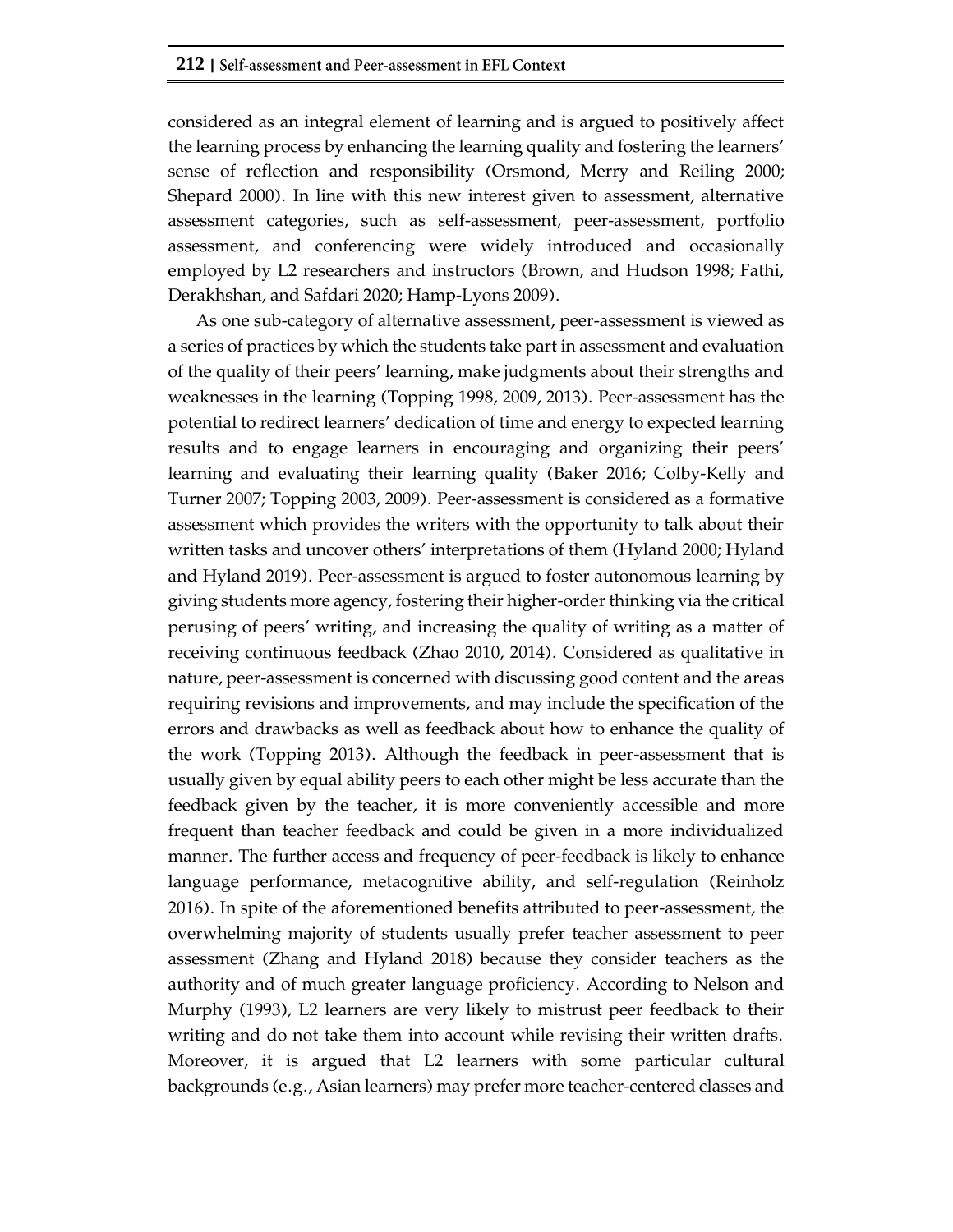may not prefer group learning as they do not feel competent enough in English language proficiency (Cheng 2000). Such learners view teachers as the most reliable individual for giving corrective feedback and are unwilling to give peerfeedback or discuss their writings with their peers (Nelson and Carson 2006).

As another sub-category of alternative assessment, self-assessment is regarded as "procedures by which learners themselves evaluate their language skills and knowledge" (Bailey 227). Over the past two decades, self-assessment has received much research attention and has been considered as an effective pedagogic practice by practitioners because of some advantages. It is argued that self-assessment increases learners' self-awareness, fosters autonomous learning and self-regulation, and provides the learners with the opportunity to assess themselves in a cooperative and low-anxiety fashion (Babaii, Taghaddomi, and Pashmforoosh 2016; Butler 2018; Rivers 2001). Self-assessment is positively correlated with learning confidence and fills the gap between learners' perceptions and their actual performance (Andrade and Valtcheva 2009). It also expands the variety in assessment, creates a learner-centered environment, and enhances the sense of responsibility among teachers and learners (Little, 2007, 2009). However, self-assessment is usually called into question from both theoretical and practical aspects and its implementation in L2 classes has remained contentious. As Boud (1989) stated, many learners themselves and teachers may not trust their own scores and do not consider them as accurate. It is argued that high-achieving learners are likely to underestimate, and lowachieving learners usually overestimate their own performance (Boud 1989; Boud and Falchikov 2005).

Concerning the Iranian EFL context, although a significant number of empirical studies have been carried out to investigate the effectiveness of selfassessment and peer-assessment activities in improving learners' writing ability (e.g., Babaii and Adeh 2019; Birjandi and Hadidi Tamjid 2012; Fathi and Khodabakhsh 2019; Fathi and Shirazizadeh 2019; Zarei and Usefli 2015), Iranian L2 writing courses have not widely employed self- and peer-assessment activities and are still bound to more traditional product-based approaches (Naghdipour 2016). However, the vast majority of these studies are quantitative studies whose findings need further empirical support by replication studies in order to have wider generalizability (Porte and Richards 284). Moreover, writing self-efficacy as an important affective variable has not been investigated in previous empirical studies. As a result, in order to further illuminate the role of self-assessment and peer-assessment activities in affecting L2 writing self-efficacy, the objective of the present research was to explore the impact of self-assessment and peer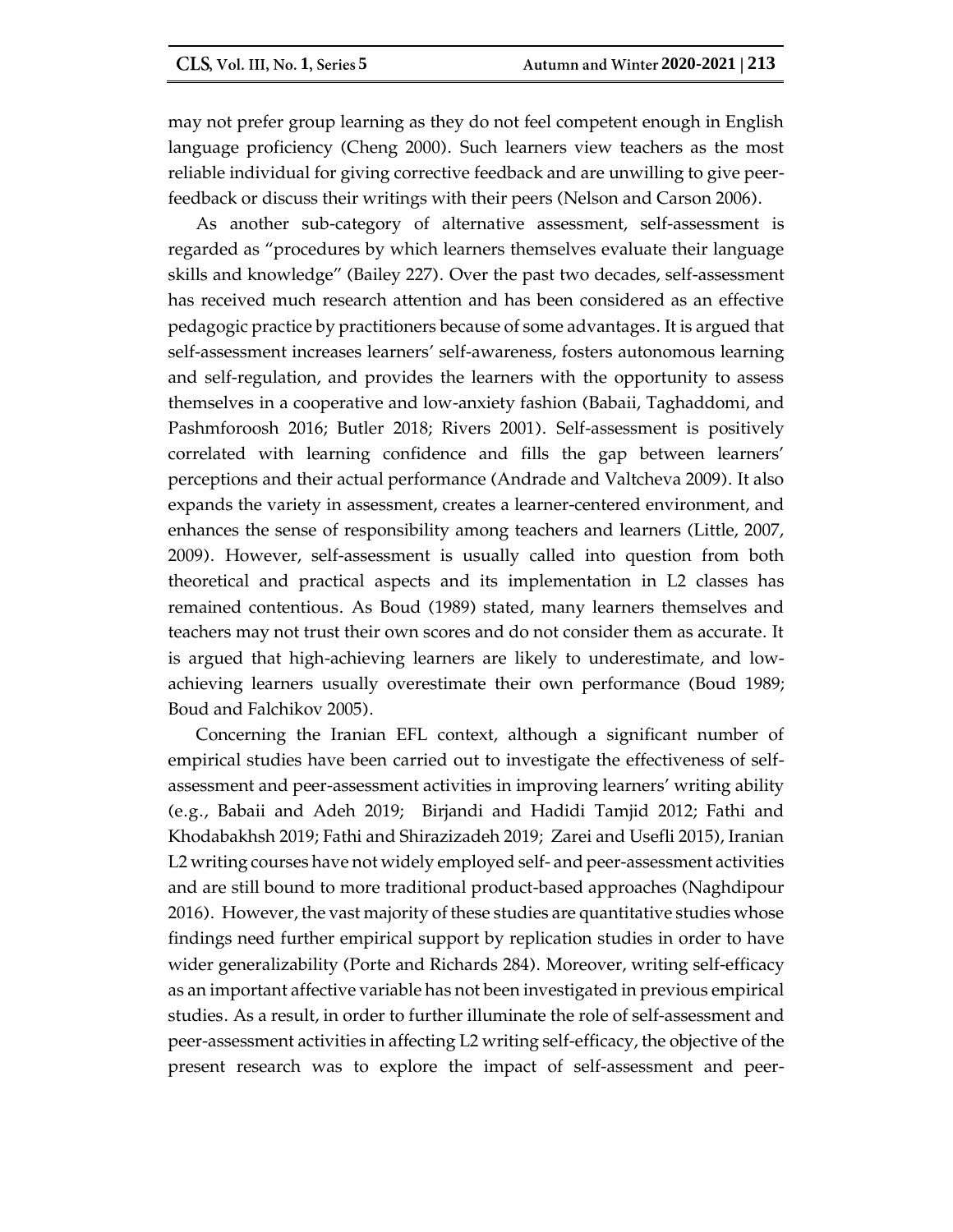assessment as two sub-categories of alternative assessment on the writing performance and writing self-efficacy of EFL learners in Iran.

### 2. Literature Review

With the turn of the century, foreign language assessment underwent a sort of paradigm shift where the traditional, positivist standardized tests were substituted by eduemetrics and educational assessments which intend to foster learning (Gipps 1994; Rea‐Dickins 2008). Parallel with this shift of orientation, L2 researchers and educators have directed their attention to self- and peerassessment as two components of alternative assessment as alternative pedagogic practices in L2 classrooms (Sambell, McDowell and Montgomery 2012; Suzuki 2009). Within this line of inquiry, self- and peer-assessment practices have been also implemented in L2 writing instruction as workable procedures to improve L2 writing competencies (Jensen and Fischer 2005; Liu and Brantmeier 2019). For example, Zarei and Usefli (2015) examined the impacts of three types of assessment including self-, peer-, and teacherassessment activities on EFL students' goal-orientation. To this end, ninety-four Iranian EFL students at a private language institute served as the participants of the study. To collect the data, a language proficiency test and a validated scale for goal-orientation were administered to the participants. As for the study intervention, the participants were divided into three groups of self-assessment group, peer-assessment group, and teacher-assessment group, each with its own particular treatment. The findings of the study revealed that there were significant differences among the impacts of types of assessment on goalorientation. Furthermore, self-assessment appeared to be more effective than both peer- and teacher-assessment in affecting goal-orientation. Nevertheless, no substantial difference was observed between peer- and teacher-assessment with regard to goal-orientation.

In a similar study, Birjandi and Hadidi Tamjid (2012) investigated the effect of self- and peer-assessment practices on writing ability of Iranian English students. To this end, a sample of EFL learners were divided into five groups: four groups were exposed to particular treatments and one group received the traditional instruction. Group one was taught based on journal writing as a selfassessment technique. Group two were required to self-assess their essays, group three carried out peer-assessment activities, and group four were required to do self-assessment as well as peer-assessment practices in their writings. Moreover, all the groups were exposed to teacher assessment except for group four. The control group of the study received just teacher assessment. The results of the study showed that the self-assessment group and group the peer-assessment group had the highest positive effect on the writing improvement of the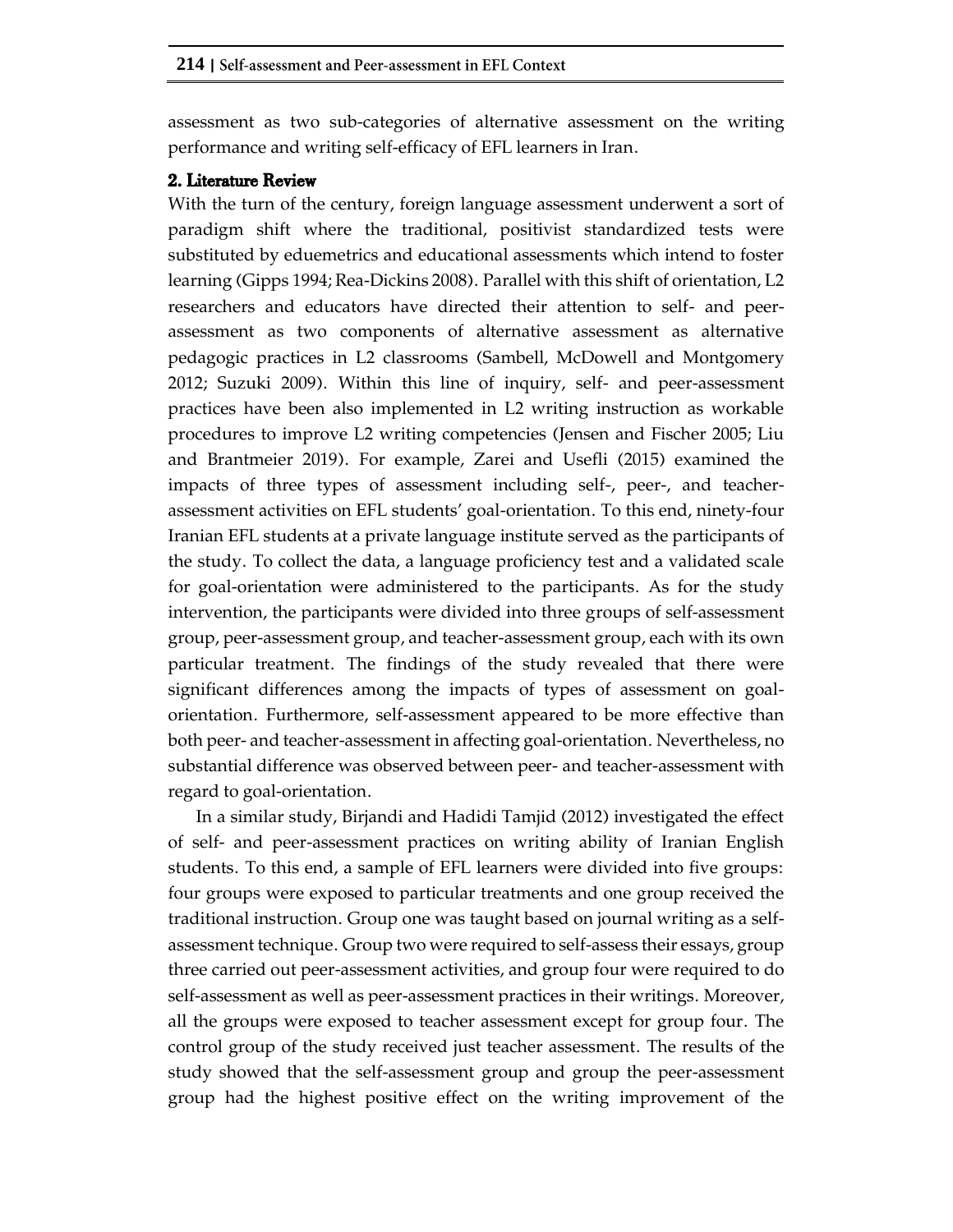participants. Similarly, Fathi and Khodabakhsh (2019) examined the effectiveness of self-assessment and peer-assessment on the writing performance of Iranian EFL learners. In so doing, a number of forty-six students of English majors that were the learners of two intact classes were recruited as the participants of this research. Then the two groups were randomly divided to a self-assessment group that were trained to self-assess their written tasks and a peer-assessment group that were taught to assess the written tasks of their peers. The data were gathered by timed-writing tasks administered as the pre-test and post-test of the research. The results of this research demonstrated that implementing self- and peer-assessment activities positively influenced the writing competencies of the EFL students.

Cao, Yu, and Huang (2019) conducted a qualitative case study to explore the peer-feedback experiences and actions of five groups of Chinese EFL university learners and uncovered their perspectives of how they learned from feedback and the variables which affected their learning. The qualitative data were gathered via various sources, such as drafts of compositions, peer feedback, semi-structured interviews, video-recordings of peer feedback practices and stimulated recalls. The results revealed that the learners felt various degrees of learning from giving and receiving peer feedback and showed four particular patterns of value placement including benefit from both providing and getting feedback, benefit from getting feedback only, benefit from neither providing nor getting feedback and benefit from providing feedback only. Moreover, the students' learning was affected by four variables such as involvement in assessment criteria, interest in peer feedback, within-group differences in writing skill and group dynamics. Moreover, as an attempt to investigate the role of an online peer-assessment approach to improving mind-mapping flipped instruction, Lin (2019) carried out an experiment to examine the merits and demerits of the introduced approach on learners' English learning variables including time involvement and learning reflections. The findings of the study revealed that online peer-assessment was generally effective in enhancing learning analytics of the participants. As the main implication of the study, the researcher concluded that practitioners can take it as an imperative to construct the online peer assessment learning atmosphere for students in order to aid them in becoming more critical, responsible, and autonomous in learning the language.

In another study, Babaii and Adeh (2019) investigated the effect of paired peer-assessment, teacher feedback, and group peer-assessment on EFL learners' writing ability. In so doing, sixty-nine university students of the English major were assigned to three experimental classes. Class one received regular teacher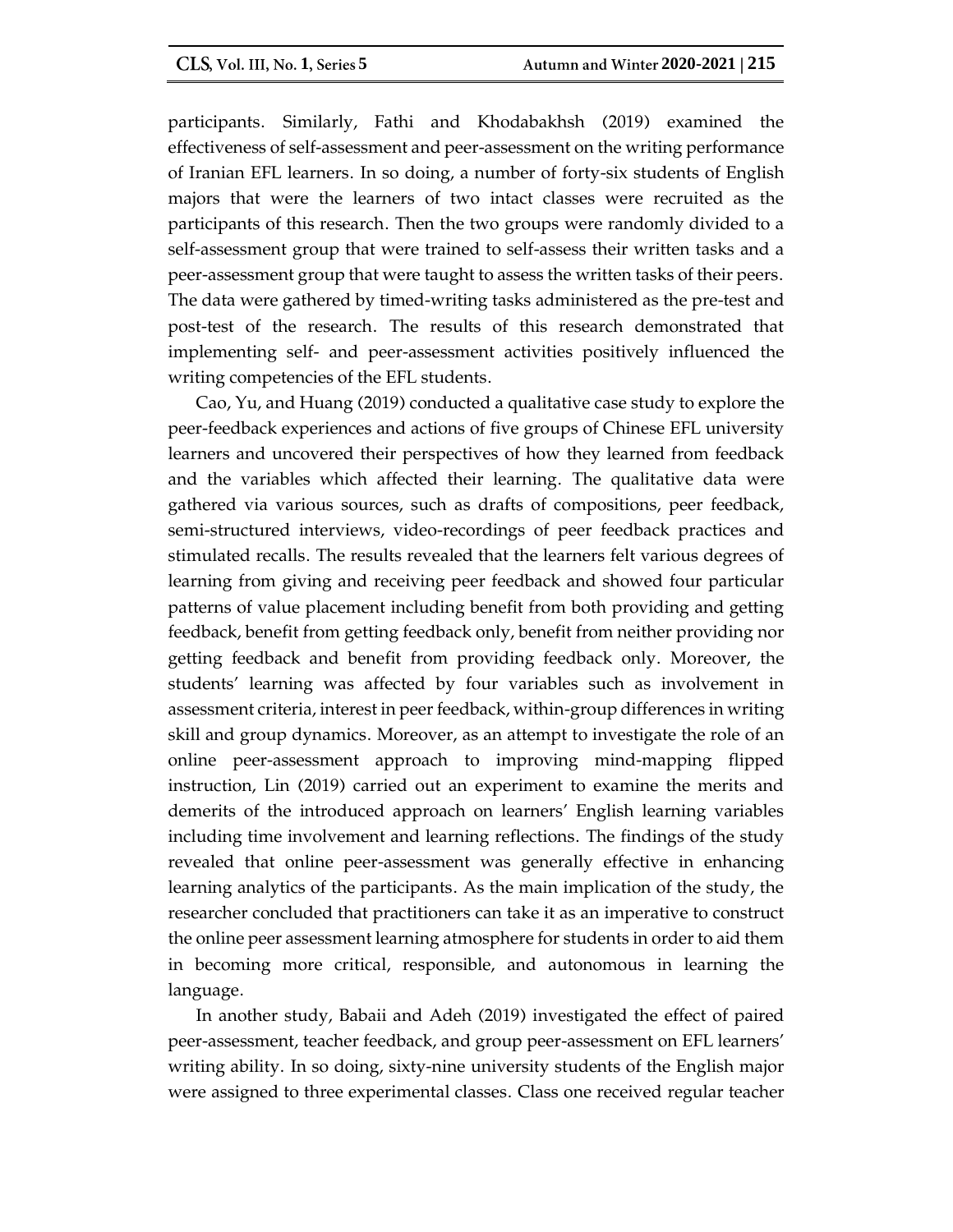feedback, class two were taught to work in pairs and assess each other's writing tasks, and participants of class three were divided into groups of four members and a group leader was assigned to each group by the instructor. Group leaders' responsibility was evaluating and giving feedback on their group members' writing tasks. The findings revealed a progress in the writing performance of the participants in paired peer-assessment group compared with the other two groups. Moreover, it was found that the in group peer-assessment class, the leaders of the groups outperformed their peers. However, the general performance of the class was lower than paired peer-assessment class. Similarly, Ahmed and Troudi (2018) investigated the assessment activities employed in an Egyptian EFL writing classroom at university and uncovered instructors' and learners' perceptions of these assessment activities. The purpose was to investigate the assessment activities to uncover and introduce appropriate implications. Grounded in social constructivism, eight learners and eight EFL writing practitioners were interviewed, and three EFL writing classes were observed. The results indicated that writing assessment is significant to both instructors and learners. It was also revealed that diagnosing learners' writing was rarely and superficially carried out, employing a non-standardized assessment. Reported formative assessment activities included attendance, homework, samples of students' writing, class participation, assignments, and oral presentation. Stereotypical final exams turned out to be the only summative assessment activity. Ultimately, the assessment criteria and the analytical scoring procedure were not shared with students.

Concerning the potential effect of peer feedback on L2 writing self-efficacy, Fathi, Ahmadnejad, and Yousofi (2019) explored the effects of a blog-supported writing classroom on the learners' writing motivation, self-efficacy, and selfregulation. To this end, a sample of 46 Iranian EFL students from two intact university classes were considered as the participants and were randomly divided into a control group and an experimental group. Over a period of one university semester, the control Group was instructed traditionally whereas the experimental group was instructed by the use of blogs. The data were gathered via administering the three scales assessing L2 writing motivation, self-efficacy, and self-regulation. Moreover, to gain a more in-depth understanding of the blog-supported writing instruction, a series of semi-structured interviews were carried out with a number of students in the experimental group. The results indicated that integrating blogs into EFL writing instruction fostered writing motivation and self-regulation of the experimental group more than the control group students who only received regular in-class instruction. Nevertheless, the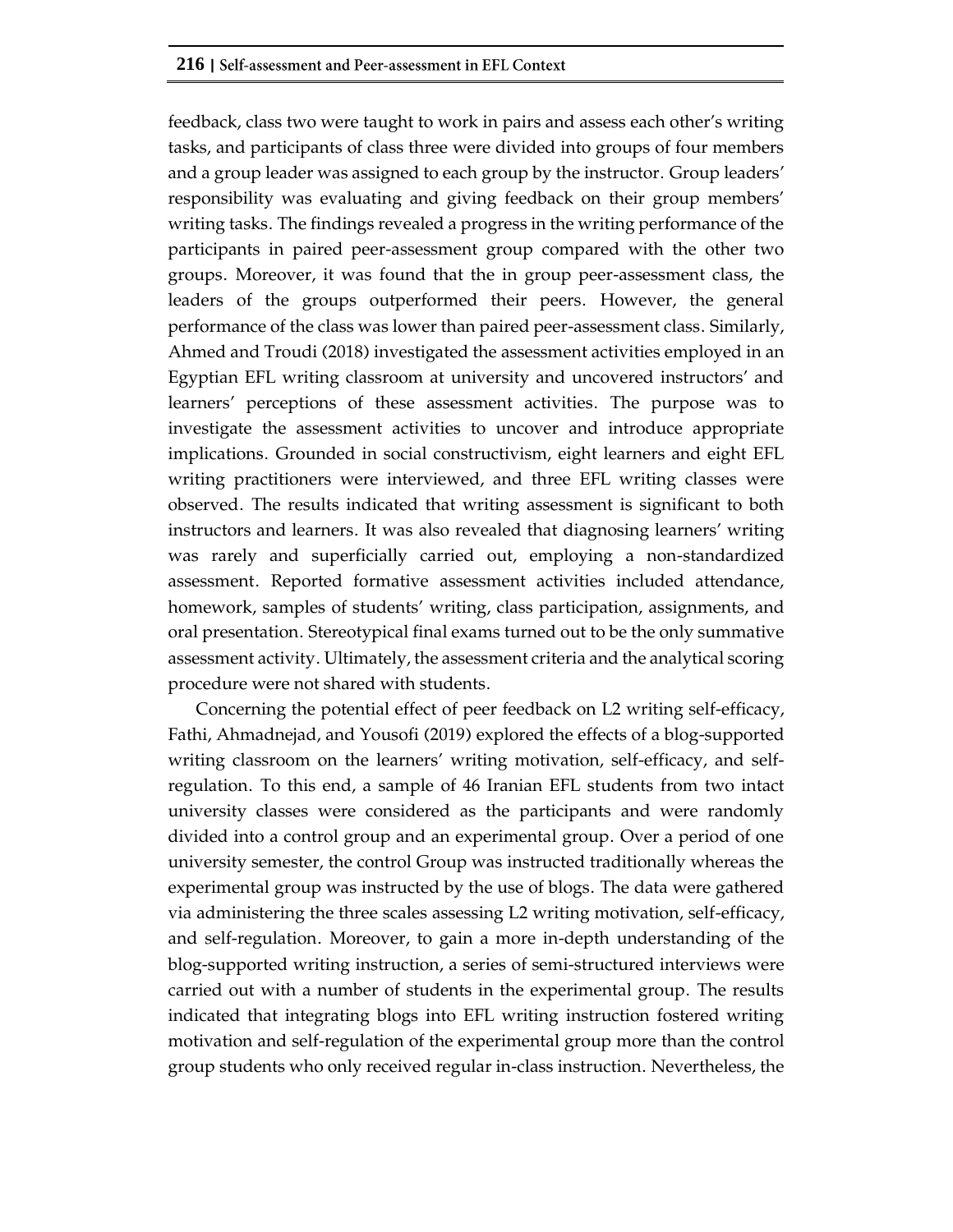blog-supported writing instruction reduced the writing self-efficacy of the participants.

# 3. Method

# 3.1. Participants

The initial number of the participants of this research was 53 intermediate Iranian EFL students from a private English language institute in Tehran, Iran. Then to ensure the homogeneity of selected participants, a version of Preliminary English Test (PET) was given to all the participants. According to the obtained results of PET, 36 students whose scores lay between +1SD and -1SD from the mean were selected as the final homogeneous sample of the participants of this research. The participants were then randomly divided to a self-assessment group ( $N= 17$ ) and a peer-assessment group  $(N= 19)$ . Both groups included both male and female students whose age ranged from 21 to 24, with the average age of 21.09. The participants were all of the intermediate level in terms of English language proficiency as measured by PET. They were all university students coming from various disciplines or fields of study. They attended this writing course whose purpose was to develop the basic writing ability of the participants mainly including sentence writing and paragraph development.

## 3.2. Instruments

# Preliminary English Test (PET)

In order to check the homogeneity of the participants in terms of their global English proficiency, a sample of Preliminary English Test (PET) published by Cambridge English for Speakers of Other Languages (ESOL, 2009) was administered to the participants of this study. This sample of PET consisted of three sections: Reading (5 parts, 35 points), Listening (4 Parts, 25 points), Speaking (4 parts, 15 points). The total score of this sample was 75. The internal consistency of the reading and listening sections turned out to be 0.81, as measured by Cronbach's Alpha formula. The inter-rater reliability index for the speaking section was estimated to be 0.78, which is considered to be an acceptable reliability index.

# **Writing Self-Efficacy Scale (WSES)**

Self-efficacy, as an educational construct and grounded in socio-cognitive theory, refers to "people's judgments of their capabilities to organize and execute courses of action required to attain designated types of performances" (Bandura, 1986, p. 391). Self-efficacy is considered as one of the key variables in influencing an individual's choices, effort, and perseverance. The writing self-efficacy scale (WSES) including 9 items (see Appendix) developed by Cheng (2004) was employed to assess the learners' degree of writing self-efficacy before and after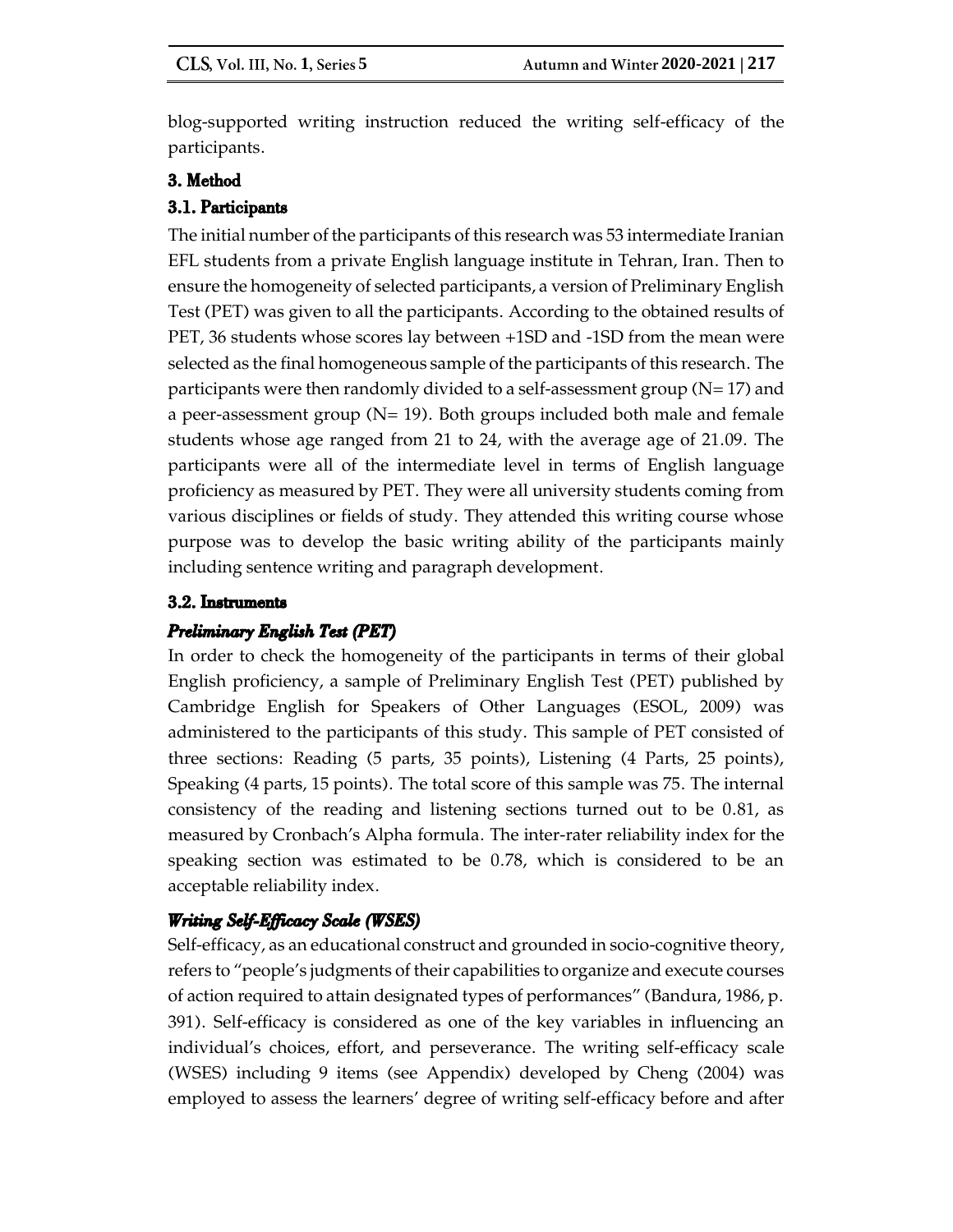the intervention. WSES was designed to measure whether L2 learners have enough confidence in their English writing, particularly in terms of the facets of content, organization, sentence structure, vocabulary, grammar and format. The internal consistency of this questionnaire, as computed by Cronbach's Alpha formula, turned out to be 0.80 in this research.

## **Timed-writing Essays**

In order to evaluate the writing performance of the EFL learners, two 50-minute writing essays were administered to the participants before and after the intervention as the pre-test and post-test, respectively. In so doing, the participants were required to write about two topics that did not need any specific background knowledge.

**Topic A:** Has technology made the world a better place to live?

**Topic B:** What is an important discovery in the last 100 years?

## 3.3. The Writing Scoring Scale

To rate the essays of the participants, Jacobs et al.'s (1981) writing scale that is considered as an analytical scoring rubric was used. This scale is an effective scale Brown and Baily (1984) which includes a set of five criteria for scoring written tasks. This scale includes a 100-point rubric in which 30 points are assigned to content, 25 points to language use (form of language), 20 points to organization, 20 points to vocabulary use, and 5 points to mechanics. To guarantee the inter-rater reliability of scoring procedure, one third of the timedwriting essays were scored by a trained independent rater. The reason for rating just one third of the essays was the fact that it was too time-consuming for the independent rater to rate all the essays. Therefore, one third of the whole number of essays from both pre-test and post-test were randomly selected and rated by the independent rater who was a PhD holder in applied linguistics and had previously used this rubric frequently. The reliability coefficient as estimated by Cohen's Kappa's inter-rater reliability test was reported to be 0.83.

## 3.4. Procedure

This research was carried out in a private language center in Tehran, Iran. The participants were of intermediate language proficiency and had enrolled in a writing program whose purpose was to develop the writing ability of the students at the sentence or paragraph level. Before the start of the program, a piloted sample of PET was given to guarantee the homogeneity of participants. According to the obtained scores of PET, 36 learners whose scores fell between +1SD and -1SD from the mean were chosen as the final sample of the participants of this research. Then the participants were then randomly divided to a selfassessment group and a peer-assessment group. Before beginning the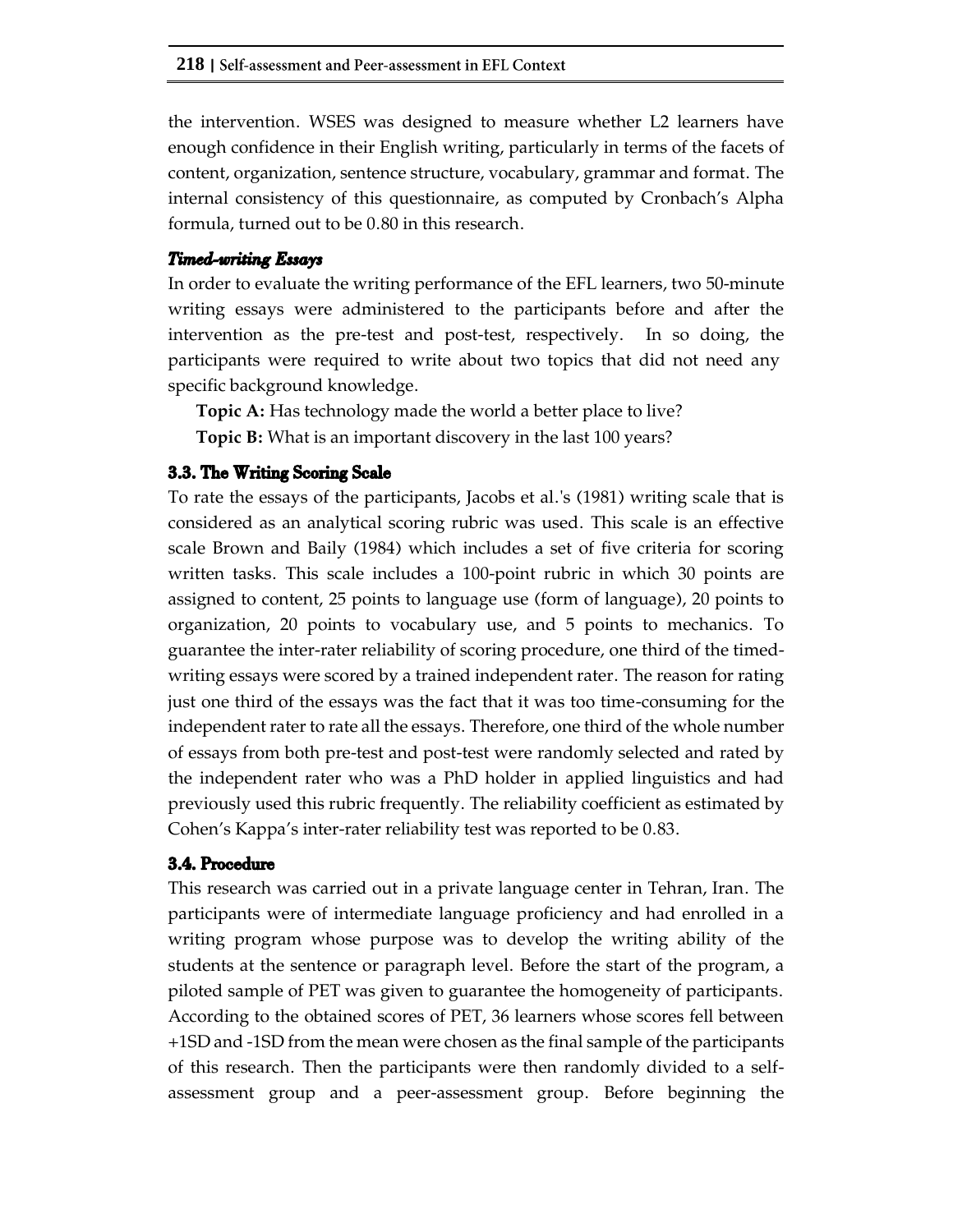experimental treatments (i.e., self-assessment and peer-assessment), the timedwriting essay (Topic A) and Writing Self-Efficacy Scale (WSES) were administered to the participants of both groups as the pre-test of the study in order to identify their initial level of L2 writing performance and self-efficacy.

Then the writing program which was mainly focused on the basics of paragraph writing was initiated. In order to accomplish the aims of this research, self-assessment and peer-assessment activities were carried out in each of the experimental groups. The two classes were taught by the same instructor who used the same materials. During this writing program, the very basic and rudimentary principles of sentence writing and paragraph composition were explained to the participants. These basic principles consisted of thorough discussion of writing such as the knowledge about how to do brainstorming about a topic, how to write a thesis statement, how to support the main idea, how to conclude statements and to connect sentences with each other using connectors, and how to maintain cohesion and coherence of the paragraphs. Then the participants of both groups were trained on how to assess a piece of writing using a particular scoring rubric. To fulfill the specific aims of this research, the participants of the self-assessment group were taught to assess their own written essays and the paragraphs each session on a regular basis, while the participants of the peer-assessment group were instructed to assess the written essays and paragraphs of their peers. The course lasted for about 15 sessions. At the end of the writing course, the participants of both self- and peer-assessment groups were invited to fill out the Writing Self-Efficacy Scale which was readministered as the post- test of the study. Also, the other timed writing essay (Topic B) was given to the participants to assess their writing performance as the post-test of the research.

## 3.5. Data Analysis

In order to analyse the collected quantitative data, both descriptive statistics (mean and standard deviation) and inferential statistics (paired-samples t-tests and ANCOVA) were used. As for the descriptive statistics, first mean and standard deviations for the writing self-efficacy scores were taken into account to compare the scores and then concerning the inferential statistics, matched ttest and ANCOVA were used in order to evaluate the effects of self- and peerassessment practices on the writing performance and writing self-efficacy of the participants.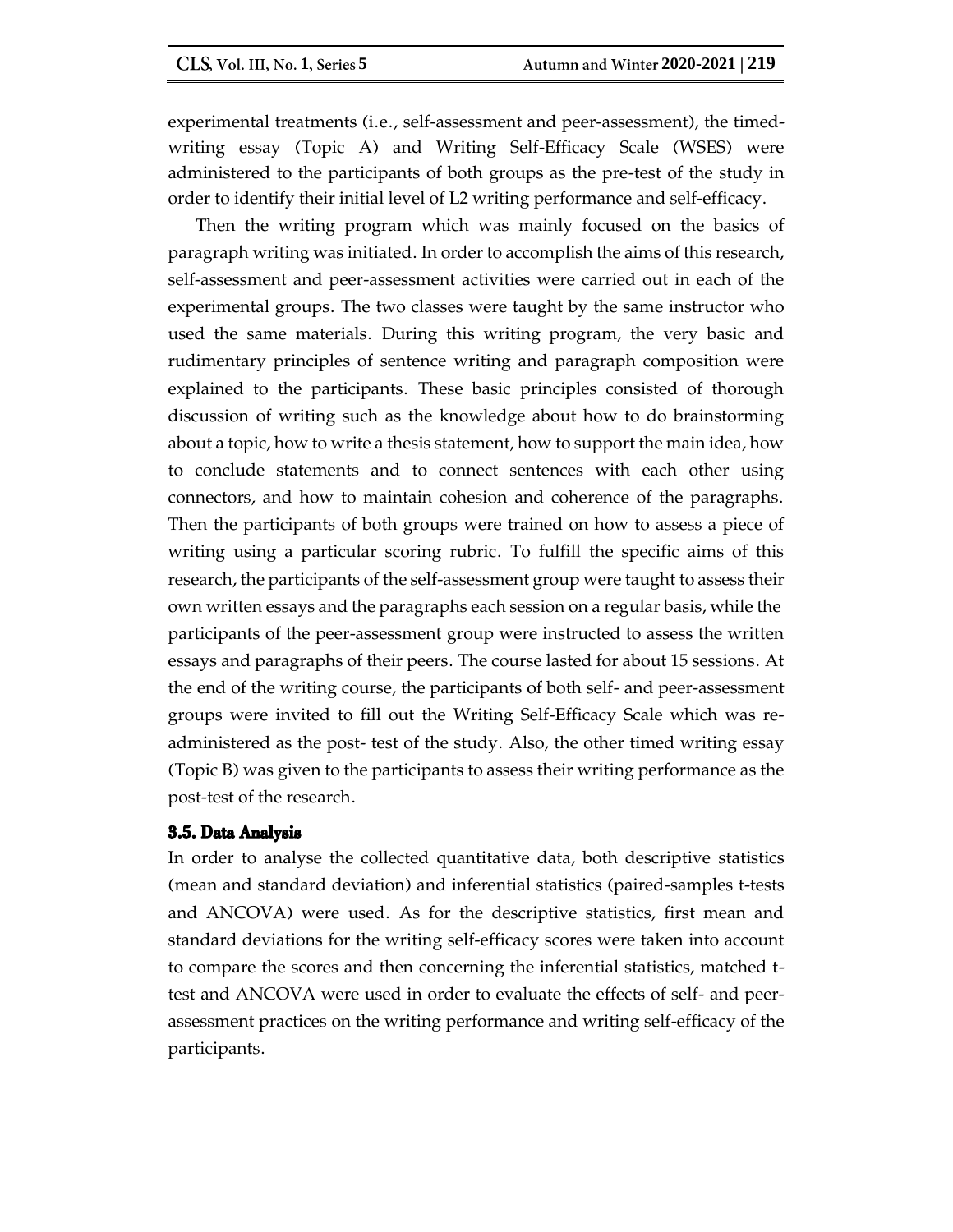### 4. Results

As explained above, to ensure the homogeneity of selected participants of this research, a sample of PET was given to all the participants. According to the results of PET, thirty-six EFL learners whose scores fell between +1SD and -1SD from the mean were chosen as the ultimate homogeneous sample of the participants of this study. Then the selected participants were randomly divided into a peer-assessment group and a self-assessment group. Although the groups were considered to be homogeneous, an independent-samples t-test was carried out to compare the EPT mean scores of the two groups. The results of the independent-samples t-test (see Table 1) showed that \ no statistically significant difference was observed between the mean scores of the peer-assessment group  $(M = 62.48, SD = 15.74)$  and the self-assessment group  $(M = 64.13, SD = 15.42)$ ; t  $(34) = -.645, p > 0.00$ , indicating that the self- and peer-assessment groups were of the same level of ability with regard to overall English competence before starting the treatment.

| Table 1. Results of the PET for each group |               |         |      |  |  |  |  |  |  |  |  |
|--------------------------------------------|---------------|---------|------|--|--|--|--|--|--|--|--|
| M(SD)<br>Groups<br>T<br>Sig.               |               |         |      |  |  |  |  |  |  |  |  |
| Peer-assessment                            | 62.84 (15.74) | $-.645$ | .474 |  |  |  |  |  |  |  |  |
| Self-assessment                            | 64.13 (15.42) |         |      |  |  |  |  |  |  |  |  |

In order to explore the impacts of implementing peer- and self-assessment activities on the writing performance, paired-samples *t*-tests were conducted to measure the change in the mean scores of self- and peer-assessment groups from the pretest to posttest. As Table 2 indicates, a statistically significant increase was observed from the pretest to posttest of writing performance for both the peerassessment group ( $t(18) = -7.99$  p < 0.00) and the self-assessment group ( $t(16) =$ -6.68, p < 0.00). As seen in Table 2, the mean score for writing performance of the peer-assessment group increased from 12.52 (SD = 4.12) on the pretest to 15.73  $(SD = 3.99)$  on the posttest. Likewise, the mean score of writing performance for the self-assessment group increased from  $11.58$  (SD = 3.95) on the pretest to 13.52  $(SD = 3.04)$  on the posttest, suggesting that self- and peer-assessment activities significantly contributed to enhancing writing performance of the participants.

| Table 2. Paired samples t-test for writing performance scores |                       |      |  |       |      |  |         |      |  |  |
|---------------------------------------------------------------|-----------------------|------|--|-------|------|--|---------|------|--|--|
|                                                               | Pre-test<br>Post-test |      |  |       |      |  |         |      |  |  |
| Groups                                                        | М                     | SD   |  | М     | SD.  |  |         | Sig. |  |  |
| Peer-assessment                                               | 12.52                 | 4.12 |  | 15.73 | 3.99 |  | $-7.99$ | 0.00 |  |  |
| Self-assessment                                               | 11.58                 | 3.95 |  | 13.52 | 3.04 |  | $-6.68$ | 0.00 |  |  |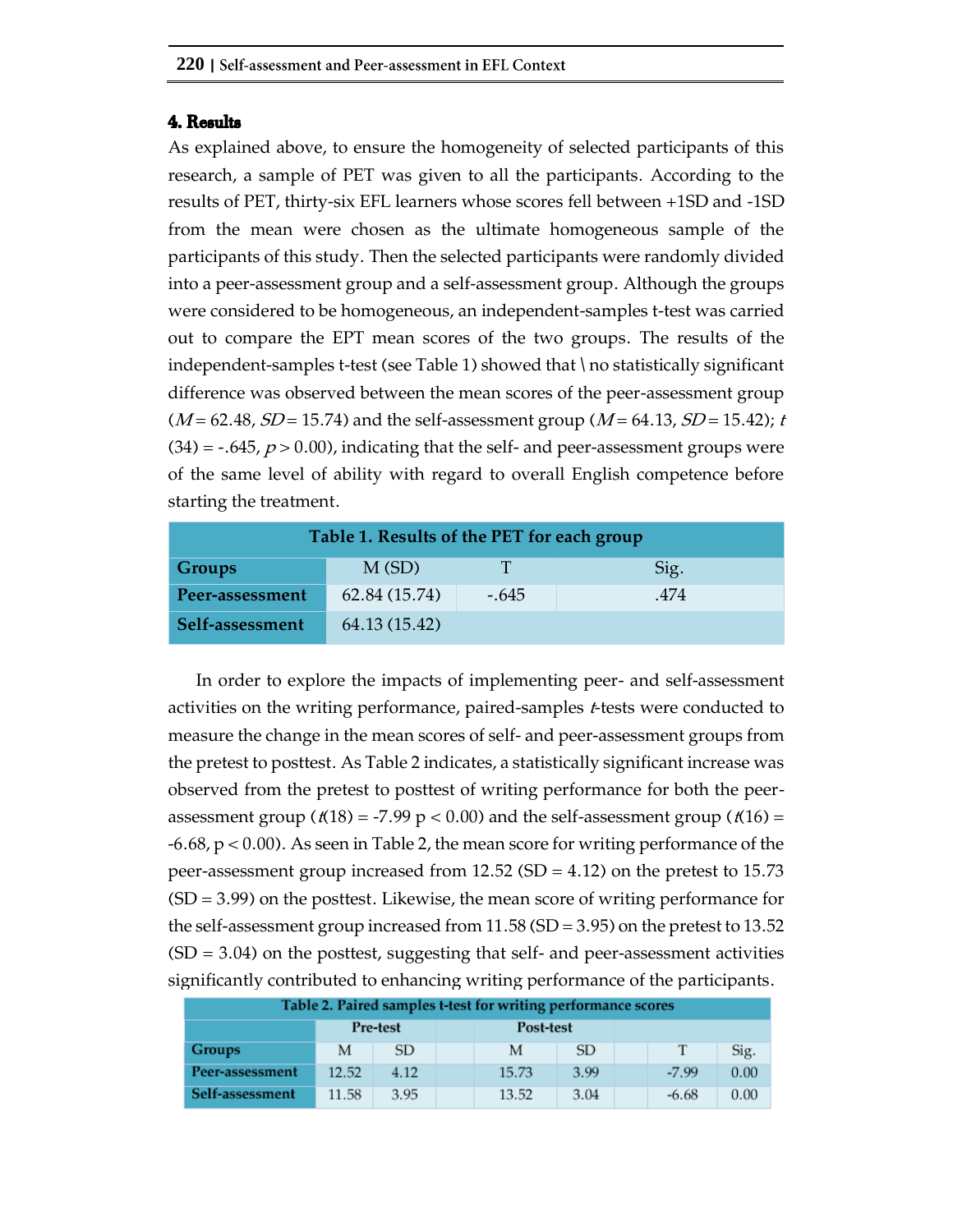Additionally, a One-Way Analysis of Covariance (ANCOVA) was carried out on the scores of writing performance to investigate the impacts of the two types of interventions on the EFL writing performance. In this analysis, the independent variable was the kind of treatment (i.e. self-assessment or peerassessment), and the dependent variable was students' scores on the post-test of writing performance. The pre-test scores on the timed-writing essays were considered as the covariate in the ANCOVA analysis. The examination of the assumption showed that the assumptions of homogeneity of variance, normality, linearity and homogeneity of regression slopes were not violated.

The results of the ANCOVA analysis (see Table 3) employing the General Linear Modeling technique in SPSS revealed that there was a statistically significant difference between the peer-assessment group and self-assessment group in the mean scores on the posttest of writing performance;  $F(1, 33) = 8.516$ ,  $p = 0.000$ , partial eta squared = 0.205), suggesting that implementing peerassessment activities was more effective than conducting self-assessment activities in improving writing performance of the EFL learners.

| Table 3. ANCOVA results for writing performance scores                     |         |    |         |         |      |         |  |  |  |
|----------------------------------------------------------------------------|---------|----|---------|---------|------|---------|--|--|--|
| Partial Eta<br>Type III Sum of<br><b>Source</b><br>F<br>Sig.<br>df<br>Mean |         |    |         |         |      |         |  |  |  |
|                                                                            | Squares |    | Square  |         |      | Squared |  |  |  |
| Covariate (pre-test)                                                       | 241.083 |    | 241.083 | 115.574 | .000 | .778    |  |  |  |
| Between-subjects                                                           | 17.764  |    | 17.764  | 8.516   | .006 | .205    |  |  |  |
| Within-subjects                                                            | 68.837  | 33 | 2.086   |         |      |         |  |  |  |

Furthermore, in order to explore the impacts of self- and peer-assessment practices conducted in each group on the writing self-efficacy of the EFL learners, paired-samples t-test were conducted to trace the significance of the changes in the mean scores of the two groups from the pre-test to post-test. As it can be seen in Table 4, a statistically significant increase existed from the pre-test to post-test of writing self-efficacy for the peer-assessment group ( $t(18) = -8.88$ ,  $p < 0.00$ ) and the self-assessment group ( $t(16) = -6.68$ ,  $p < 0.00$ ). More specifically, Table 2 demonstrates that the writing self-efficacy mean score for the peer-assessment group was raised from  $5.75$  (SD=1.54) on the pre-test to  $7.55$  (SD=1.21) on the post-test. Similarly, the writing self-efficacy mean score of the self-assessment group increased from 5.29 (SD=1.47) on the pre-test to 6.21 (SD=1.36) on the post-test. These obtained results revealed that writing self-efficacy of both selfand peer-assessment groups was enhanced significantly after implementation of self- and peer-assessment activities.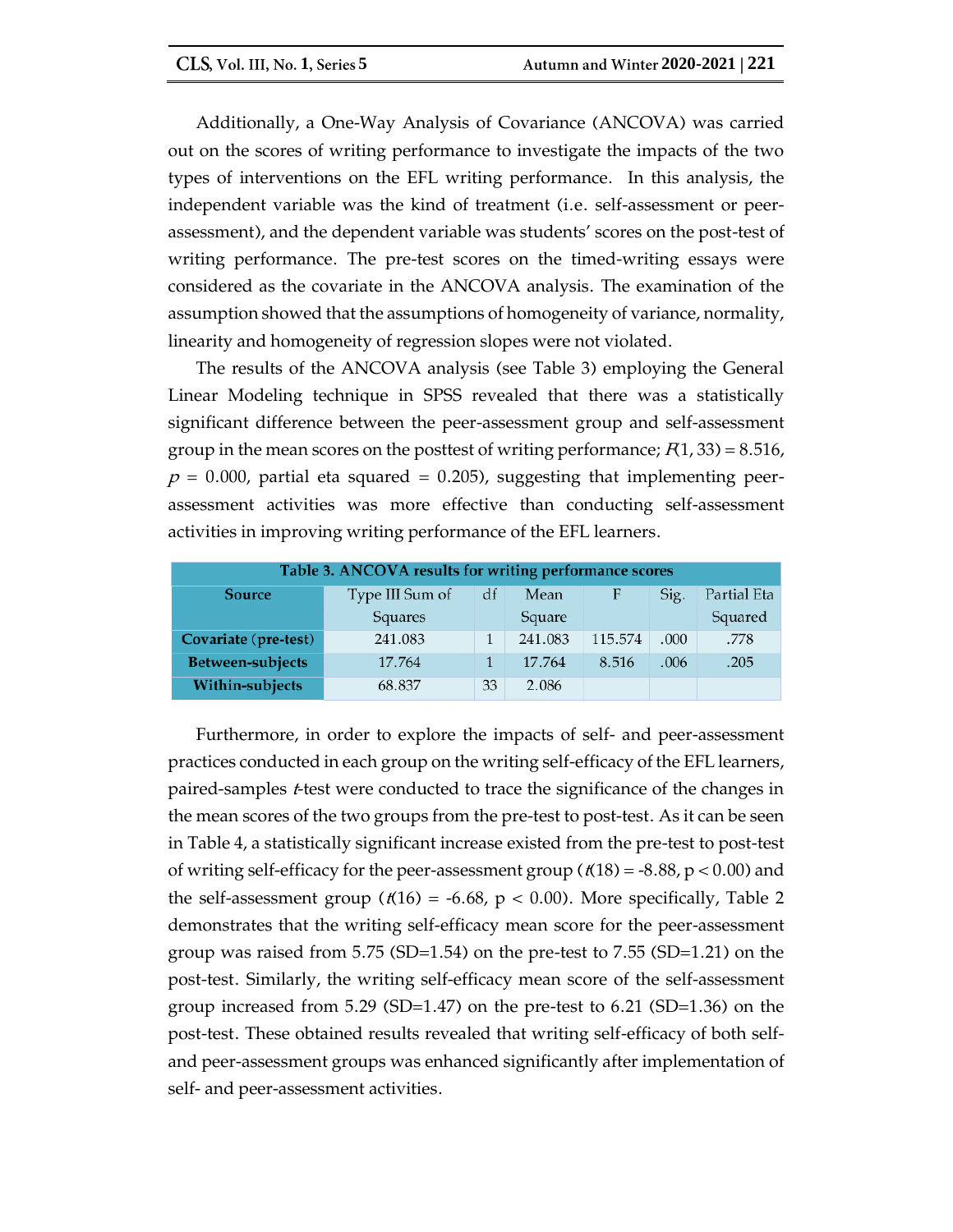### **222 |**

| Table 4. Paired samples t-test for writing self-efficacy scores |      |      |  |      |      |  |         |      |  |  |
|-----------------------------------------------------------------|------|------|--|------|------|--|---------|------|--|--|
| Pre-test<br>Post-test                                           |      |      |  |      |      |  |         |      |  |  |
| Groups                                                          | М    | SD   |  | М    | SD.  |  | т       | Sig. |  |  |
| Peer-assessment                                                 | 5.75 | 1.54 |  | 7.55 | 1.21 |  | $-8.88$ | 0.00 |  |  |
| Self-assessment                                                 | 5.29 | 1.47 |  | 6.21 | 1.36 |  | $-6.68$ | 0.00 |  |  |

In the follow-up analysis, ANCOVA was conducted on the writing selfefficacy scores to compare the impacts of the two kinds of experimental conditions utilized in the present research on the writing self-efficacy of the participants. Again, the independent variable was the type of experimental conditions (i.e. self-assessment or peer-assessment), and the dependent variable was learners' scores on the post-test of the writing self-efficacy questionnaire. The pre-test scores of writing self-efficacy were taken as the covariate in the ANCOVA analysis. The results of the ANCOVA analysis (see Table 5) revealed that a statistically significant difference was observed between the peerassessment group and self-assessment group in the mean scores on the post-test of writing self-efficacy;  $F(1, 33) = 8.580$ ,  $p = 0.000$ , partial eta squared = 0.321), suggesting that that the implementing peer-assessment activities was more helpful than the implementation of self-assessment practices in enhancing writing self-efficacy of the participants.

| Table 5. ANCOVA results for writing self-efficacy scores |                 |                                        |         |        |      |         |  |  |  |
|----------------------------------------------------------|-----------------|----------------------------------------|---------|--------|------|---------|--|--|--|
| <b>Source</b>                                            | Type III Sum of | Partial Eta<br>Mean<br>Sig.<br>F<br>df |         |        |      |         |  |  |  |
|                                                          | Squares         |                                        | Square  |        |      | Squared |  |  |  |
| Covariate (pre-                                          | 187.567         |                                        | 187.567 | 36.027 | .000 | .744    |  |  |  |
| test)                                                    |                 |                                        |         |        |      |         |  |  |  |
| Between-subjects                                         | 30.432          |                                        | 30.432  | 8.580  | .000 | .321    |  |  |  |
| Within-subjects                                          | 308.122         | 33                                     | 14.012  |        |      |         |  |  |  |

## 5. Discussion

The purpose of the present research was to investigate the role of the implementation of self-assessment and peer-assessment practices in influencing the writing performance and writing self-efficacy of intermediate Iranian EFL learners. The participants of the study were enrolled in a writing program whose purpose was to develop the basic writing competencies of the EFL learners. The two groups of the participants experienced self- and peer-assessment activities during the writing course. The results of this research indicated that self- and peer-assessment activities were significantly effective in improving the writing performance of the participants. This finding is in agreement with the findings of numerous previous studies (e.g., Birjandi and Hadidi Tamjid 2012; Fathi and Khodabakhsh 2019; Iraji, Enayat, and Momeni 2016; Lee 2016; Liu and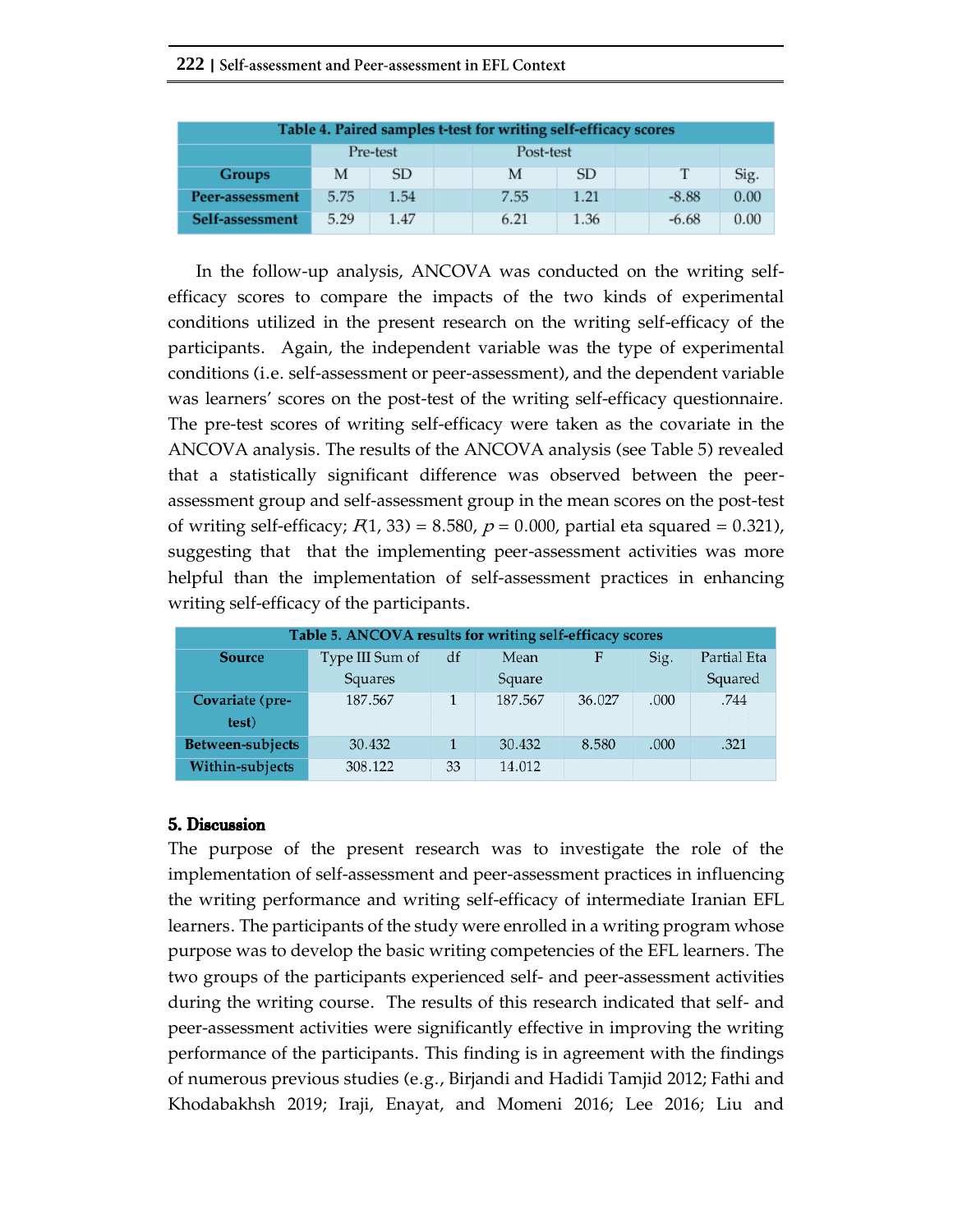Brantmeier 2019; Sullivan and Lindgren 2002; Yu and Lee 2016), which found the positive impacts of self- and peer-assessment in enhancing L2 writing outcomes. In addition, this finding verified the claim that students' engagement in assessment process as well as giving and receiving feedback positively affects the quality of L2 writing (e.g., Hyland and Hyland 2019; Topping 2017; Zhao 2014; Zhang and Hyland 2018). From this perspective, it can be argued that participants' engagement in the assessment practices made them become more aware of the standards and criteria for producing better quality drafts, the awareness which encouraged them to exert more attention and effort to write better. Also, their participation in the assessment is likely to have given them a sense of responsibility and agency which fostered their motivation to improve their writing.

Furthermore, the data analysis demonstrated that the peer-assessment group performed better than the self-assessment group in writing performance, verifying the fact that peer-assessment was more effective than self-assessment in improving writing abilities. This finding is consistent with the findings of numerous previous studies (e.g., Birjandi and Hadidi Tamjid 2012; Fathi and Khodabakhsh 2019; Hughes and Large 1993). The better writing performance of the peer-assessment group may be explained by the fact that since EFL learners knew that their writing would be evaluated and judged by their peers, they tried harder to produce better quality drafts (Gao, Schunn, and Yu 2019). Also, it is likely that some errors and writing deviations might go unnoticed in selfassessment. However, peer-assessment raised the participants' consciousness of their own writing strengths and weakness in a more effective way. In addition, the participants' engagement in peer-assessing the writing of others might have encouraged them to learn the writing competencies of their peers, thereby transferring what they learned from others to their own written drafts.

In addition, the results of the research indicated that self-assessment and peer-assessment activities experienced by the participants in each group were effective in enhancing the writing self-efficacy of the Iranian EFL learners. This result verifies the results of the majority of previous studies (e.g., Ahmed and Troudi 2018; Babaii and Adeh 2019; Birjandi and Hadidi Tamjid, 2012; Cao, Yu, and Huang, 2019; Fathi and Khodabakhsh 2019; Liu and Brantmeier 2019; Zarei and Usefli 2015) which reported the effectiveness of self- and peer-assessment in improving L2 writing outcomes. Additionally, this finding is partially at variance with the findings of Fathi, Ahmadnejad, and Yousofi (2019) who found that continuous peer-feedback through blogs significantly contributed to reducing the writing self-efficacy of their participants. This inconsistency might be due to the fact that peer-feedback in Fathi et al's (2019) study was provided with blogs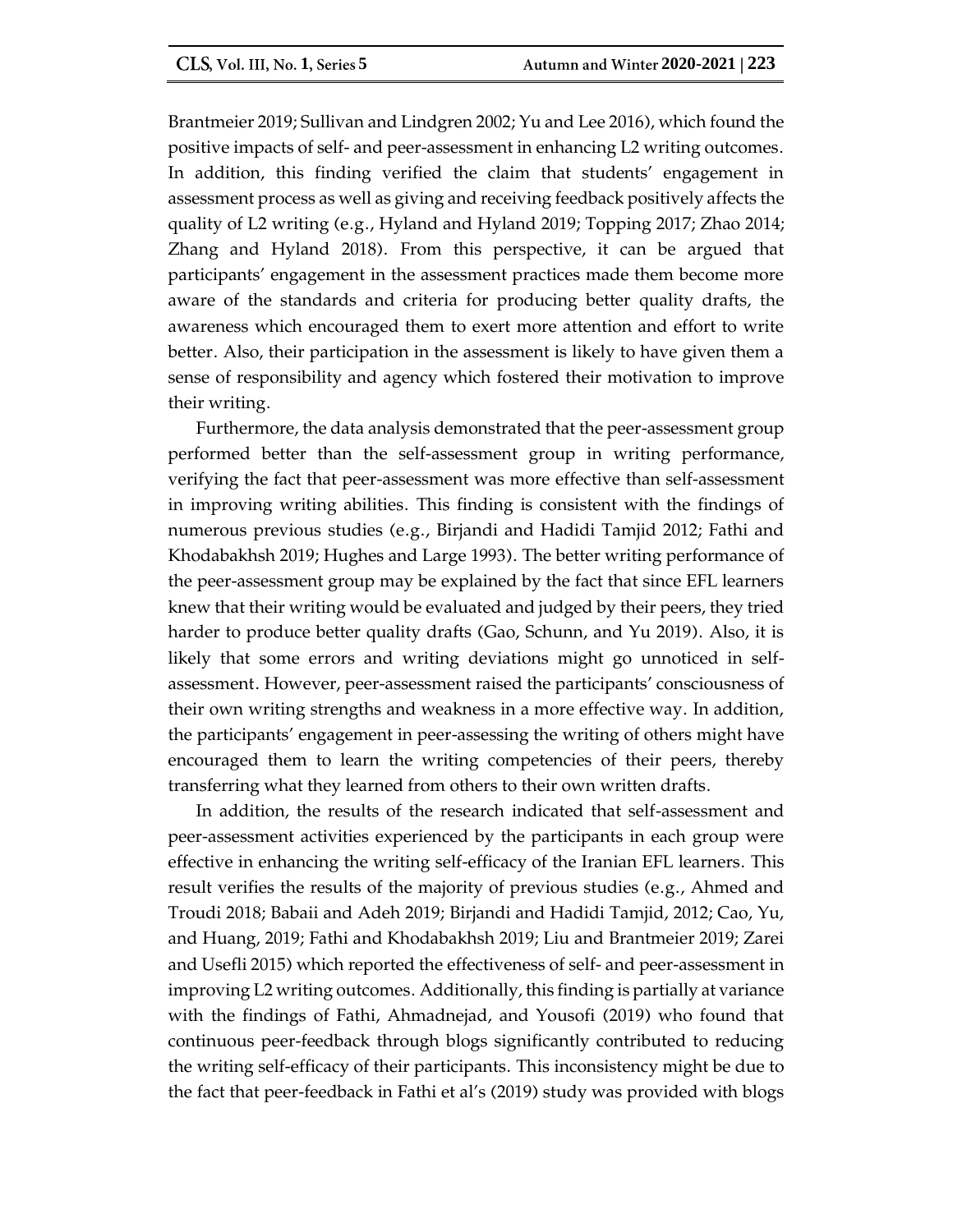which were publicly visible. Therefore, the public visibility of the writings and the threatening nature of blogging as well as the fear of being evaluated by the public might have made their participants feel anxiety and less self-confident in doing writing tasks.

The most justifiable reason for the increased writing self-efficacy of both groups might be the fact that since the participants of both groups were involved in assessing their own writings, they got familiar with the characteristics of a better quality essay. Therefore, they learned how to write better in order to get better scores and to be considered as better writers. This situation has probably increased their confidence and sense of comfort in writing essays or doing writing activities. The improved confidence and comfort in writing in L2 made them feel more responsible and self-efficacious in EFL writing.

Furthermore, the findings of the ANCOVA analysis revealed that the participants of peer-assessment group were better than the participants of the self-assessment group in terms of writing self-efficacy as measured by post-test of the study. In other words, it was found that peer-assessment activities were more effective than self-assessment activities in increasing writing self-efficacy of the participants. This result in in agreement with the results of previous research which indicated that peer-assessment was significantly better than selfassessment in improving L2 writing outcomes. (e.g., Birjandi and Hadidi Tamjid 2012; Fathi and Khodabakhsh 2019). The outperformance of the peer-assessment group can be justified in light of the effectiveness of peer-feedback in L2 writing classrooms. As a kind of effective pedagogic activity, peer-feedback in writing classes as a key element of assessment activities has gained much appeal by numerous researchers and educators (Gao, Schunn, and Yu 2019; Zhao 2010). Through peer-feedback, L2 writers receive and give comments on the writing quality of their peers, as well as their strengths and weaknesses (Topping 20). In such a writing classroom, each learner is assigned the role of a reviewer, who assesses the other group members' drafts of writings and provides them with corrective comments, and the role of a receiver who receives feedback and comments and discusses them with the reviewer (Lundstrom and Baker 2009). The findings of the present study are in line with those of Yu and Lee (2016) who found that peer-assessment is effective in improving language learning, metacognitive abilities, and self-confidence of L2 learners. Peer-assessment activities employed by the participants of the present study are likely to have created a sense of audience among the participants, which has made them to further revise and refine the content and structure of their drafts. These further revisions and perceived improvement in writing ability might have enhanced their writing self-efficacy. The findings of this research are also consistent with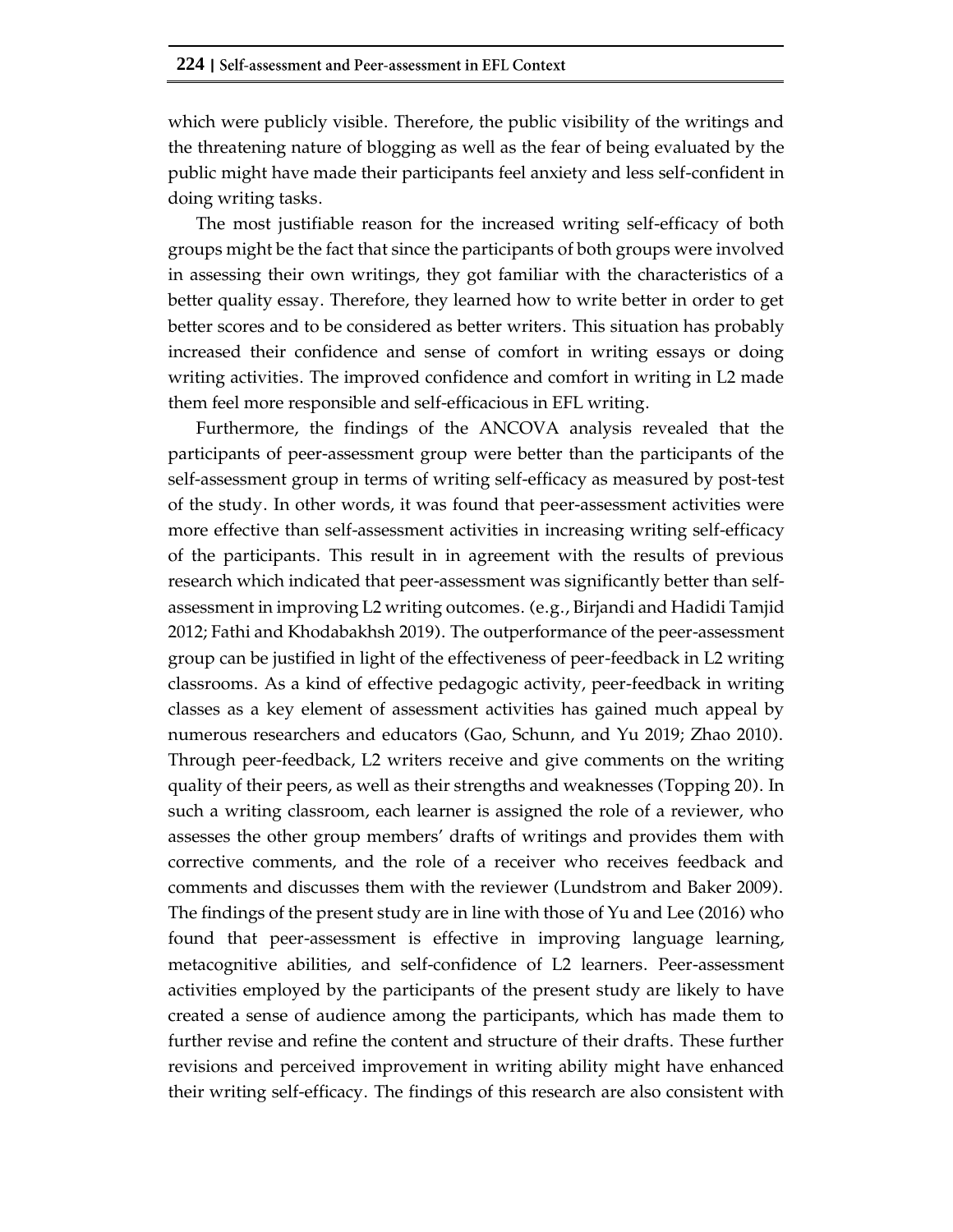those of Ruegg (2014, 2015) who found that peer-assessment increased learners' interaction, confidence and critical thinking competencies.

## 6. Conclusions

The findings of the current study revealed that implementing self-assessment and peer-assessment practices significantly contributed to enhancing the writing performance and writing self-efficacy of intermediate Iranian EFL learners. With regard to the study implications, the findings of this study might offer theoretical and pedagogical implications. From the theoretical perspective, the improved writing performance and writing self-efficacy of the students can be justified in the light of the socio-cultural theory which underscores the beneficial role of other-regulation (i.e., feedback and support from peers) in learning, the process which is affected by the frequency and quality of that peer-support (Lantolf and Aljaafreh 620). Therefore, as far as L2 writing instruction is concerned, the sociocultural theory of mind and the role of peer support should take precedence. Additionally, with regard to pedagogical implications of the research, it is suggested that EFL stake holders, teacher education programs, curriculum developers, and methodologists pay more serious attention to alternative assessment and its sub-categories including self- and peer-assessment in EFL educational system. Since self-efficacy plays a key role in educational success, employing self-assessment and peer-assessment activities in EFL writing classrooms might significantly contribute to improving writing self-efficacy of the participants.

The present study employed just a quantitative research design. Future researchers should carry out qualitative or mixed-methods research methods to shed more light on the effectiveness of peer- and self-assessment. More specifically, further empirical studies should explore how peer- and selfassessment are carried out among L2 writers. Such studies will provide us with more comprehensive understanding into how L2 writers approach peer- and self-assessment, illuminate why some learners are more likely to benefit from such assessment practices. The conduction of qualitative research methods seems to be very justified as the dynamics of peer-assessment and peerinteraction as well as the strategies affecting writers' understanding of peerassessment are still less-researched (Yu and Lee 2016).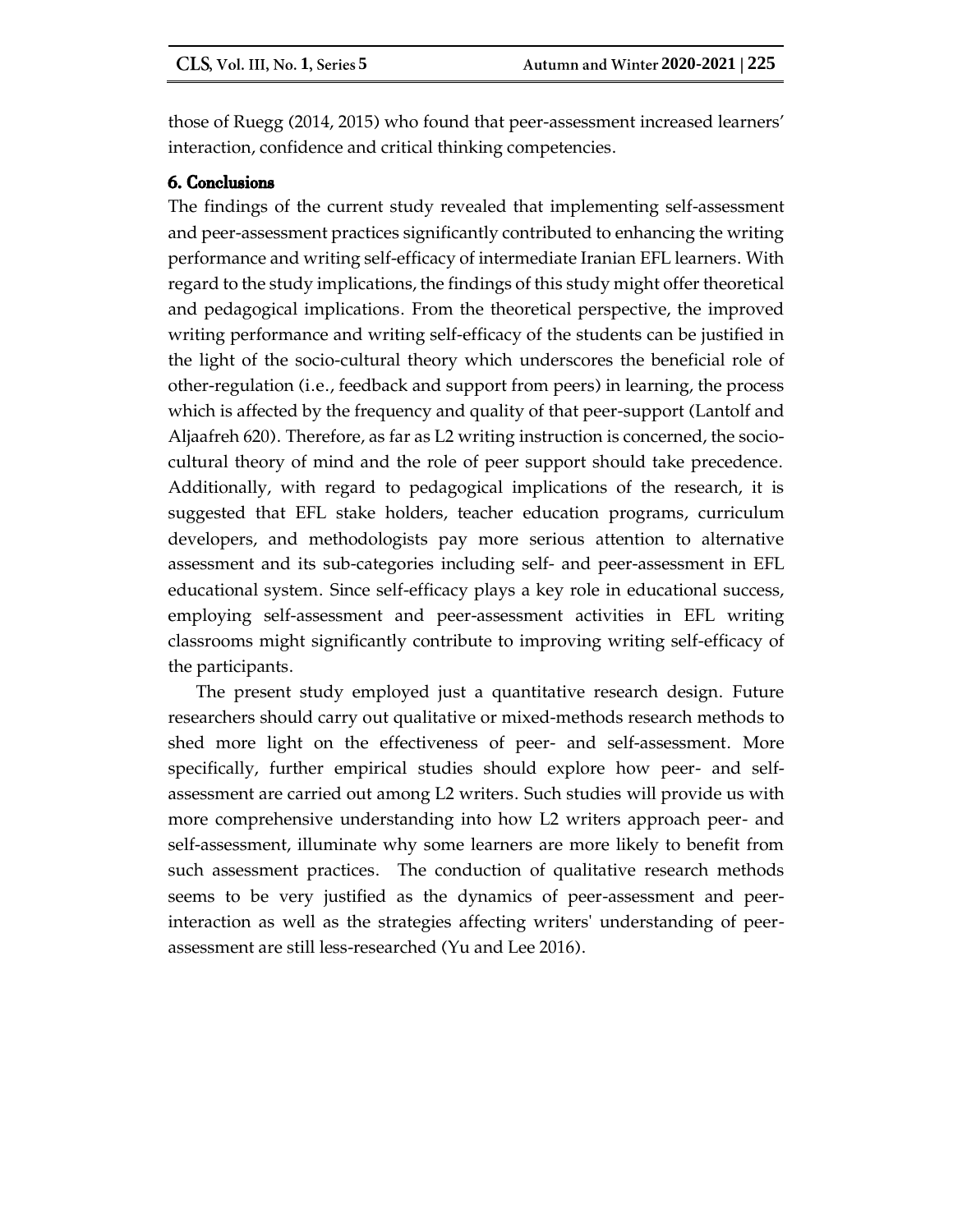#### **References**

- Andrade, H., and Valtcheva, A. "Promoting Learning and Achievement through Self-Assessment." Theory into Practice, Vol. 48, No. 1, 2009, pp. 12-19.
- Ahmed, A., and Troudi, S. "Exploring EFL Writing Assessment in an Egyptian University Context: Teachers and Students' Perspectives." Journal of Language Teaching and Research, Vol. 9, No. 6, 2018, pp. 1229-1242.
- Babaii, E., and Adeh, A. "One, Two,..., Many: The Outcomes of Paired Peer Assessment, Group Peer Assessment, and Teacher Assessment in EFL Writing." *Journal of Asia TEFL*, Vol. 16, No. 1, 2019, pp. 53-66.
- Babaii, E., Taghaddomi, S., and Pashmforoosh, R. "Speaking Self-Assessment: Mismatches Between Learners' and Teachers' Criteria." Language Testing, Vol. 33, No. 3, 2016, pp. 411-437.
- Bailey, K. M. Learning about Language Assessment: Dilemmas, Decisions, and Directions. Boston: Heinle and Heinle, 1998.
- Baker, K. M. "Peer Review as a Strategy for Improving Students' Writing Process." Active Learning in Higher Education, Vol. 17, No. 3, 2016, pp. 179- 192.
- Bandura, A. "The Explanatory and Predictive Scope of Self-Efficacy Theory." Journal of Social and Clinical Psychology, Vol. 4, No. 3, 1986, pp. 359-373.
- Birjandi, P., and Hadidi Tamjid, N. "The Role of Self-, Peer and Teacher Assessment in Promoting Iranian EFL Learners' Writing Performance." Assessment and Evaluation in Higher Education, Vol. 37, No. 5, 2012, pp. 513-533.
- Boud, D. "The Role of Self-assessment in Student Grading." Assessment in Higher Education, Vol. 14, No. 1, 1989, p. 20-30.
- Boud, D., and Falchikov, N. "Redesigning Assessment for Learning beyond Higher Education." Research and development in higher education, Vol. 28, No. SI, 2005, pp. 34-41.
- Brown, J. D., and Hudson, T. "The Alternatives in Language Assessment." *TESOL Quarterly, Vol.* 32, No. 4, 1998, pp. 653-675.
- Butler, Y. G. "The Role of Context in Young Learners' Processes for Responding to Self-Assessment Items." The Modern Language Journal, Vol. 102, No. 1, 2018, 242-261.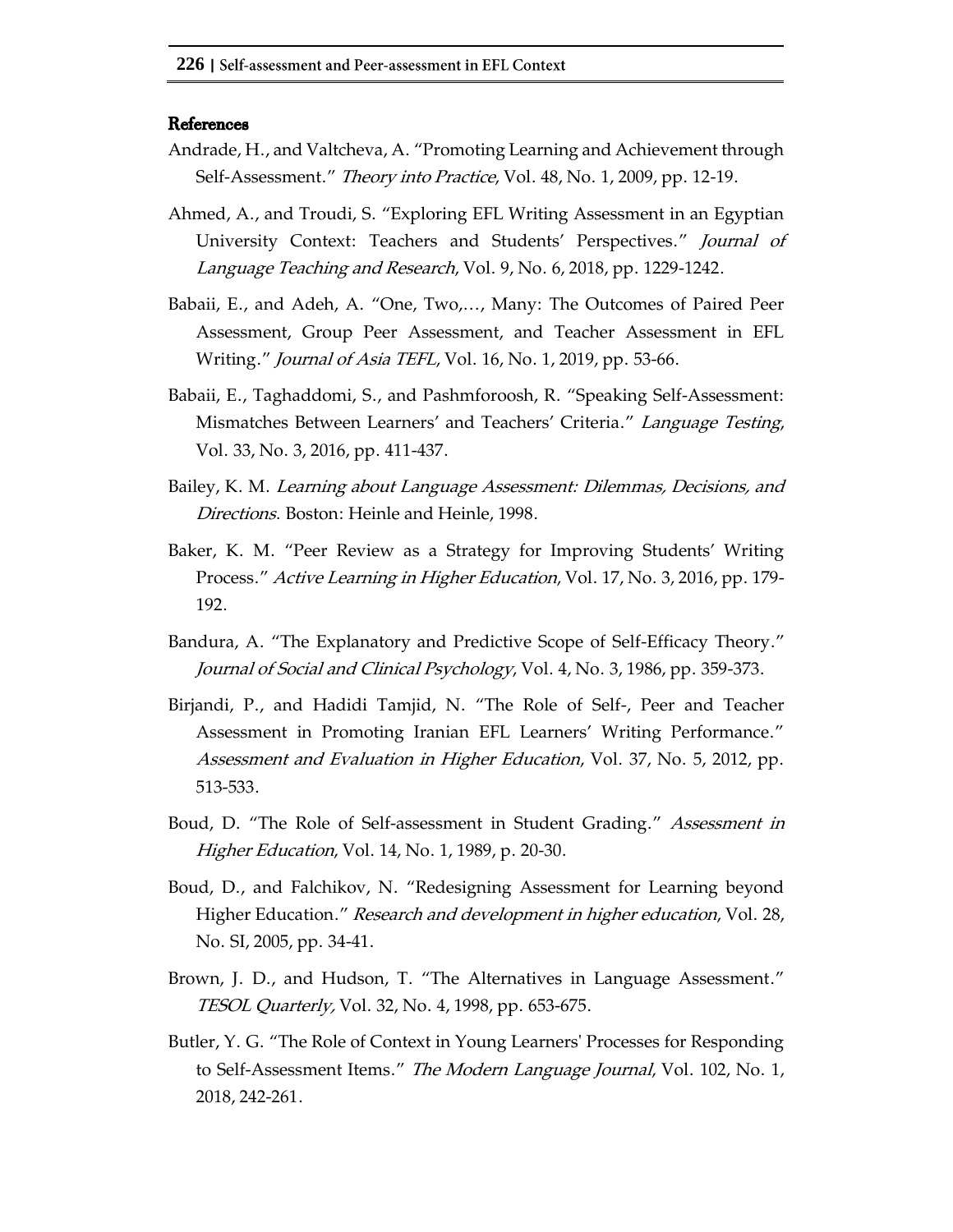- Cao, Z., Yu, S., and Huang, J. "A Qualitative Inquiry into Undergraduates' Learning from Giving and Receiving Peer Feedback in L2 Writing: Insights from a Case Study." Studies in Educational Evaluation, Vol. 63, 2019, pp. 102-112.
- Cheng, X. "Asian Students' Reticence Revisited." System, Vol. 28, No. 3, 2000, pp. 435-446.
- Cheng, Y. S. "A Measure of Second Language Writing Anxiety: Scale Development and Preliminary Validation." Journal of Second Language Writing, Vol. 13, No. 4, 2004, pp. 313-335.
- Colby-Kelly, C., and Turner, C. E. "AFL research in the L2 classroom and evidence of usefulness: Taking formative assessment to the next level." Canadian Modern Language Review, Vol. 64, No. 1, 2007, pp. 9-37.
- Esol, C. Cambridge BEC Preliminary: Official Examination Papers from University of Cambridge ESOL Examinations. Cambridge: Cambridge University Press, 2009.
- Fathi, J., Ahmadnejad, M., and Yousofi, N. "Effects of Blog-Mediated Writing Instruction on L2 Writing Motivation, Self-Efficacy, and Self-Regulation: A Mixed Methods Study." Research in Applied Linguistics, Vol. 10, No. 2, 2019, pp. 159-181.
- Fathi, J., Derakhshan, A., and Safdari, M. "The Impact of Portfolio-Based Writing Instruction on Writing Performance and Anxiety of EFL Students." Polish Psychological Bulletin, Vol. 51, No. 3, 2020, pp. 226-235.
- Fathi, J., and Khodabakhsh, M. R. "The Role of Self-Assessment and Peer-Assessment in Improving Writing Performance of Iranian EFL Students." International Journal of English Language and Translation Studies, Vol. 7, No. 3. 2019, pp. 1-10.
- Fathi, J., and Shirazizadeh, M. "Fostering Self-Regulated Learning of Iranian EFL Students: an Investigation of The Effect of Self and Peer Assessment in L2 Writing." *Foreign Language Research Journal*, Vol. 9, No. 1, 2019, pp. 123-146.
- Gao, Y., Schunn, C. D. D., and Yu, Q. "The Alignment of Written Peer Feedback with Draft Problems and Its Impact on Revision in Peer Assessment."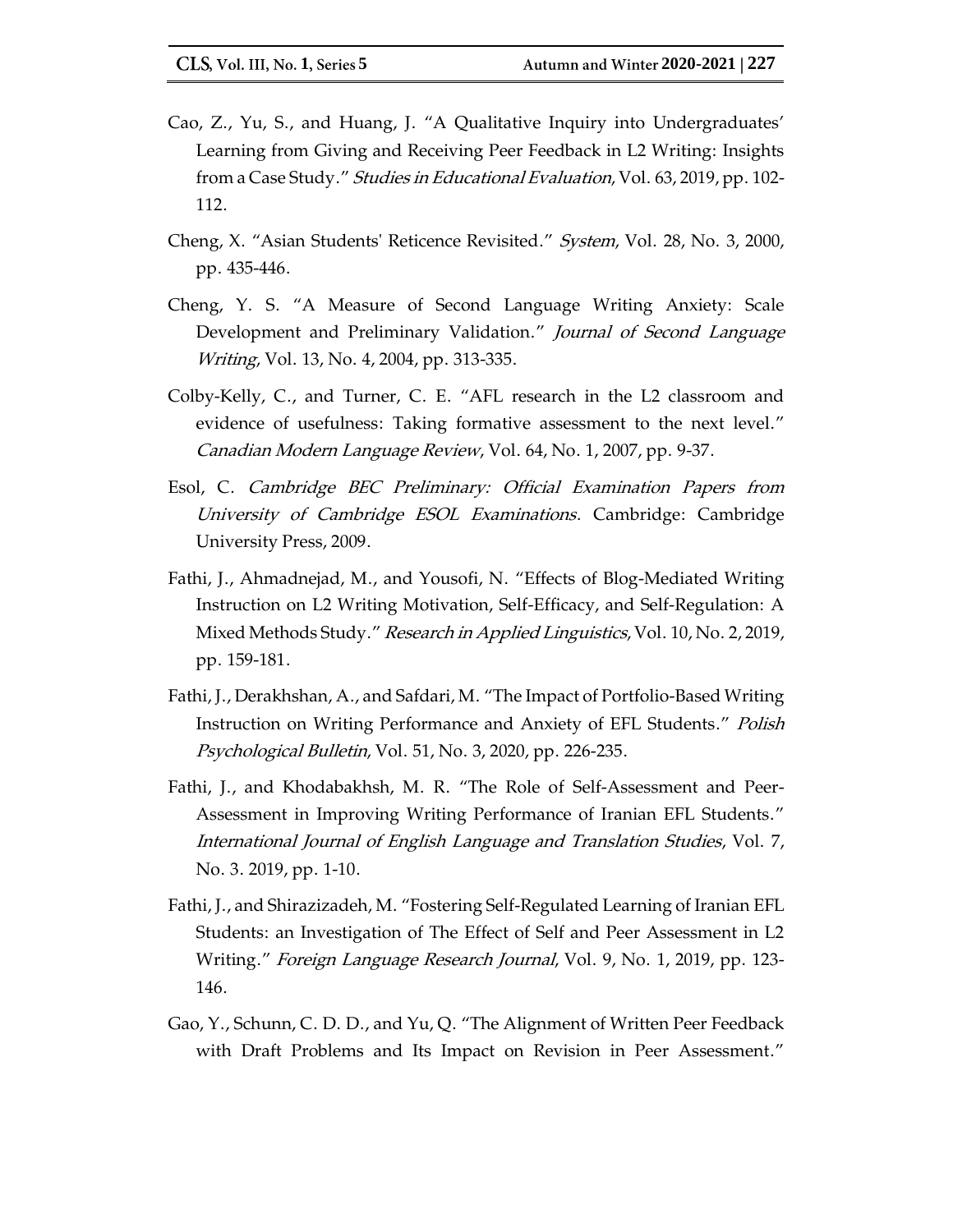Assessment and Evaluation in Higher Education, Vol. 44, No. 2, 2019, pp. 294-308.

- Gipps, C. V. Beyond Testing: Towards a Theory of Educational Assessment. London: The Falmer Press, 1994.
- Hamp-Lyons, L. "Principles for Large-Scale Classroom-Based Teacher Assessment of English Learners' Language: An initial Framework from School-Based Assessment in Hong Kong." TESOL Quarterly, Vol. 43, No. 3, 2009, pp. 524-529.
- Hughes, I. E., and Large, B. J. "Staff and Peer-Group Assessment of Oral Communication Skills." Studies in Higher Education, Vol. 18, No. 3, 1993, pp. 379-385.
- Hyland, F. "ESL Writers and Feedback: Giving More Autonomy to Students." Language Teaching Research, Vol. 4, No. 1, 2000, pp. 33-54.
- Hyland, K., and Hyland, F. (eds.). *Feedback in Second Language Writing:* Contexts and Issues. Cambridge: Cambridge University Press, 2019.
- Iraji, H. R., Enayat, M. J., and Momeni, M. "The Effects of Self-And Peer-Assessment on Iranian EFL Learners' Argumentative Writing Performance." Theory and Practice in Language Studies, Vol. 6, No. 4, 2016, pp. 716-722.
- Jacobs, H. L., et al. Testing ESL composition. Rowley, MA: Newbury House, 1981.
- Jensen, W., and Fischer, B. "Teaching Technical Writing Through Student Peer-Evaluation." Journal of Technical Writing and Communication, Vol. 35, No. 1, 2005, pp. 95-100.
- Lantolf, J. P., and Aljaafreh, A. "Second Language Learning in the Zone of Proximal Development: A Revolutionary Experience." International Journal of Educational Research, Vol. 23, No. 7, 1995, pp. 619-632.
- Lee, I. "Putting Students at the Centre of Classroom L2 Writing Assessment." Canadian Modern Language Review, Vol. 72, No. 2, 2016, pp. 258-280.
- Lin, C. J. "An Online Peer Assessment Approach to Supporting Mind-Mapping Flipped Learning Activities for College English Writing Courses." Journal of Computers in Education, Vol. 6, 2019, pp. 1-31.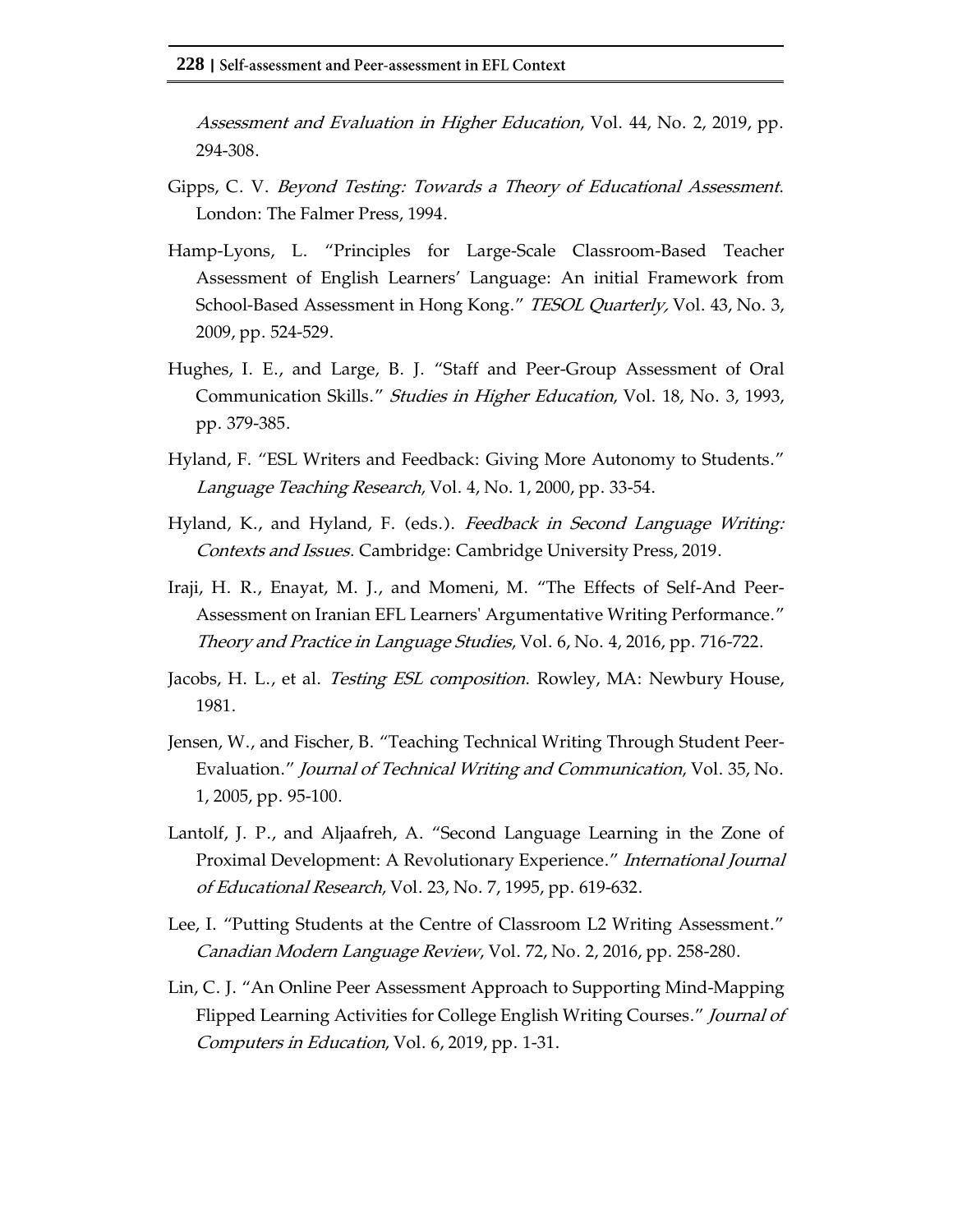- Little, D. "Language Learner Autonomy: Some Fundamental Considerations Revisited." International Journal of Innovation in Language Learning and Teaching, Vol. 1, No. 1, 2007, 14-29.
- ---. Language learner autonomy and the European language portfolio: Two L2 English examples. *Language Teaching: Surveys and Studies,* Vol. 42, No. 2, 2009, pp. 222-233.
- Liu, H., and Brantmeier, C. "I know English": Self-assessment of Foreign Language Reading and Writing Abilities among Young Chinese Learners of English." System, Vol. 80, 2019, pp. 60-72.
- Lundstrom, K., and Baker, W. "To Give Is Better Than to Receive: The Benefits of Peer Review to the Reviewer's Own Writing." *Journal of Second Language Writing, Vol.* 18, No. 1, 2009, pp. 30-43.
- Naghdipour, B. "English Writing Instruction in Iran: Implications for Second Language Writing Curriculum and Pedagogy." Journal of Second Language Writing, Vol. 32, 2016, pp. 81-87.
- Nelson, G., and Carson, J. "Cultural Issues in Peer Response: Revisiting Culture." In Feedback in Second Language Writing: Contexts and Issues, K. Hyland & F. Hyland (Authors), Cambridge: Cambridge University Press, 2006, pp. 42-59.
- Nelson, G. L., and Murphy, J. M. "Peer Response Groups: Do L2 Writers Use Peer Comments In Revising Their Drafts?" TESOL Quarterly, Vol. 27, No. 1, 1993, pp. 135-141.
- Orsmond, P., Merry, S., and Reiling, K. "The Use of Student Derived Marking Criteria in Peer and Self-Assessment." Assessment and Evaluation in Higher Education, Vol. 25, No. 1, 2000, pp. 23-38.
- Oscarson, M. "Self-Assessment of Language Proficiency: Rationale and Implications." Language Testing, Vol. 6, No. 1, 1989, pp. 1-13.
- Pope, N. K. L. "The impact of stress in self-assessment." *Studies in Higher* Education, Vol. 30, No. 1, 2005, pp. 51-63.
- Porte, G., and Richards, K. "Focus Article: Replication in Second Language Writing Research." Journal of Second Language Writing, Vol. 21, No. 3, 2012, pp. 284-293.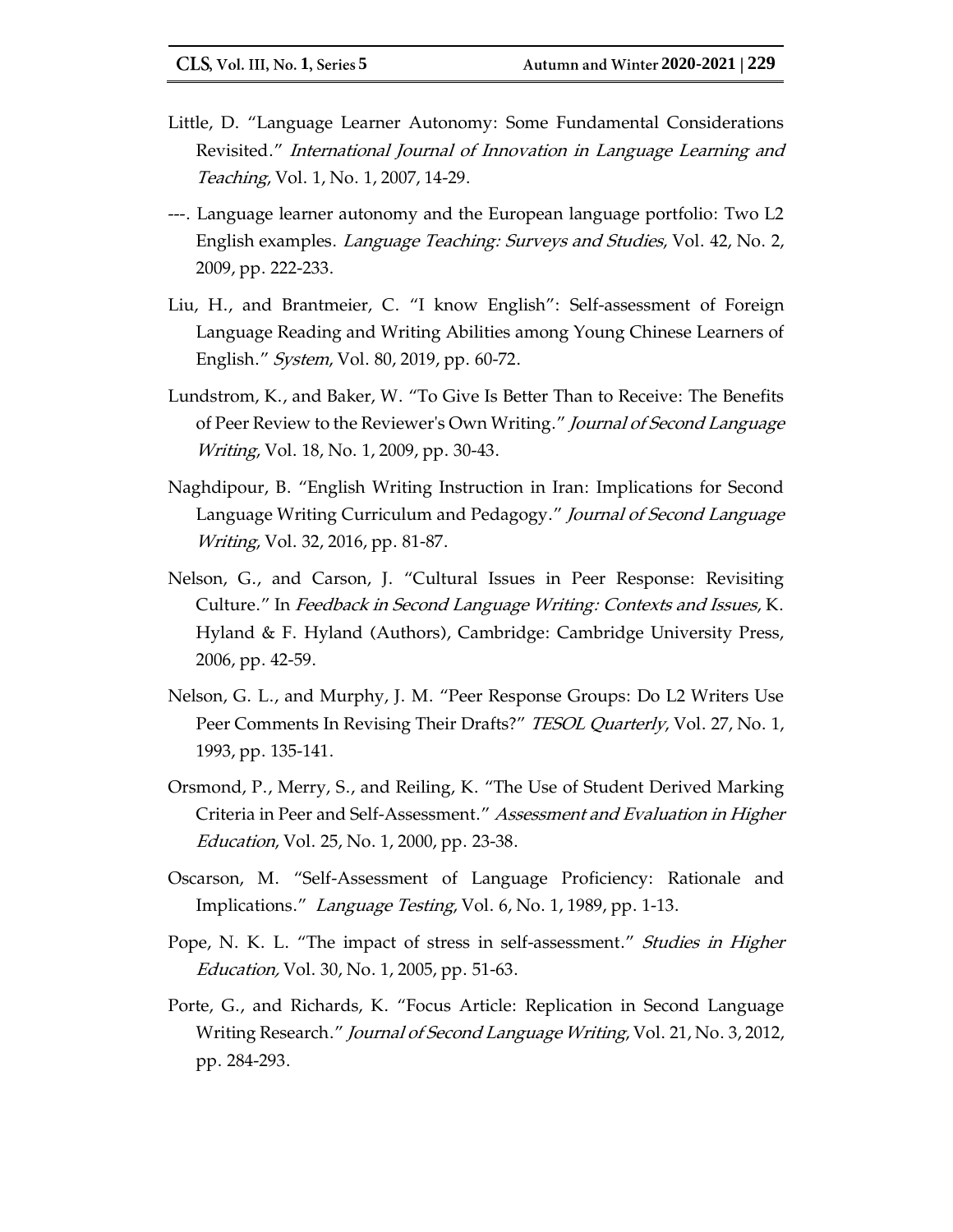- Rea-Dickins, P. "Classroom-Based Language Assessment." In *Encyclopedia of* Language and Education, 2008, pp. 2391-2405.
- Reinholz, D. "The Assessment Cycle: A Model for Learning through Peer Assessment." Assessment and Evaluation in Higher Education, Vol. 41, No. 2, 2016, pp. 301-315.
- Rivers, W. P. (2001). Autonomy at all costs: An ethnography of metacognitive self‐assessment and self‐management among experienced language learners. The modern language journal, 85(2), 279-290.
- Ruegg, R. "The Effect of Peer and Teacher Feedback on Changes in EFL Students' Writing Self-Efficacy." *The Language Learning Journal*, Vol. 46, No. 2, 2014, pp. 1-18.
- ---. "The Relative Effects of Peer and Teacher Feedback on Improvement in EFL Students' Writing Ability." Linguistics and Education, Vol. 29, 2015, pp. 73- 82.
- Sambell, K., McDowell, L., and Montgomery, C. Assessment for Learning in Higher Education. London: Routledge, 2012.
- Shepard, L. A. "The Role of Assessment in a Learning Culture." *Educational* Researcher, Vol. 29, No. 7, 2000, pp. 4-14.
- Sullivan, K., and Lindgren, E. "Self‐assessment in Autonomous Computer‐ Aided Second Language Writing." *ELT Journal*, Vol. 56, No. 3, 2002, pp. 258-266.
- Suzuki, M. "The Compatibility of L2 Learners' Assessment of Self-And Peer Revisions of Writing with Teachers' Assessment." TESOL Quarterly, Vol. 43, No. 1, 2009, pp. 137-148.
- Topping, K. "Peer Assessment between Students in Colleges and Universities." Review of Educational Research, Vol. 68, No. 3, 1998, pp. 249-276.
- ---. "Self and peer assessment in school and university: Reliability, validity and utility." In Optimising New Modes of Assessment: In Search of Qualities and Standards. Berlin: Springer, 2003, pp. 55-87.
- ---. "Peer Assessment." *Theory into Practice*, Vol. 48, Vol. 1, 2009, pp. 20-27.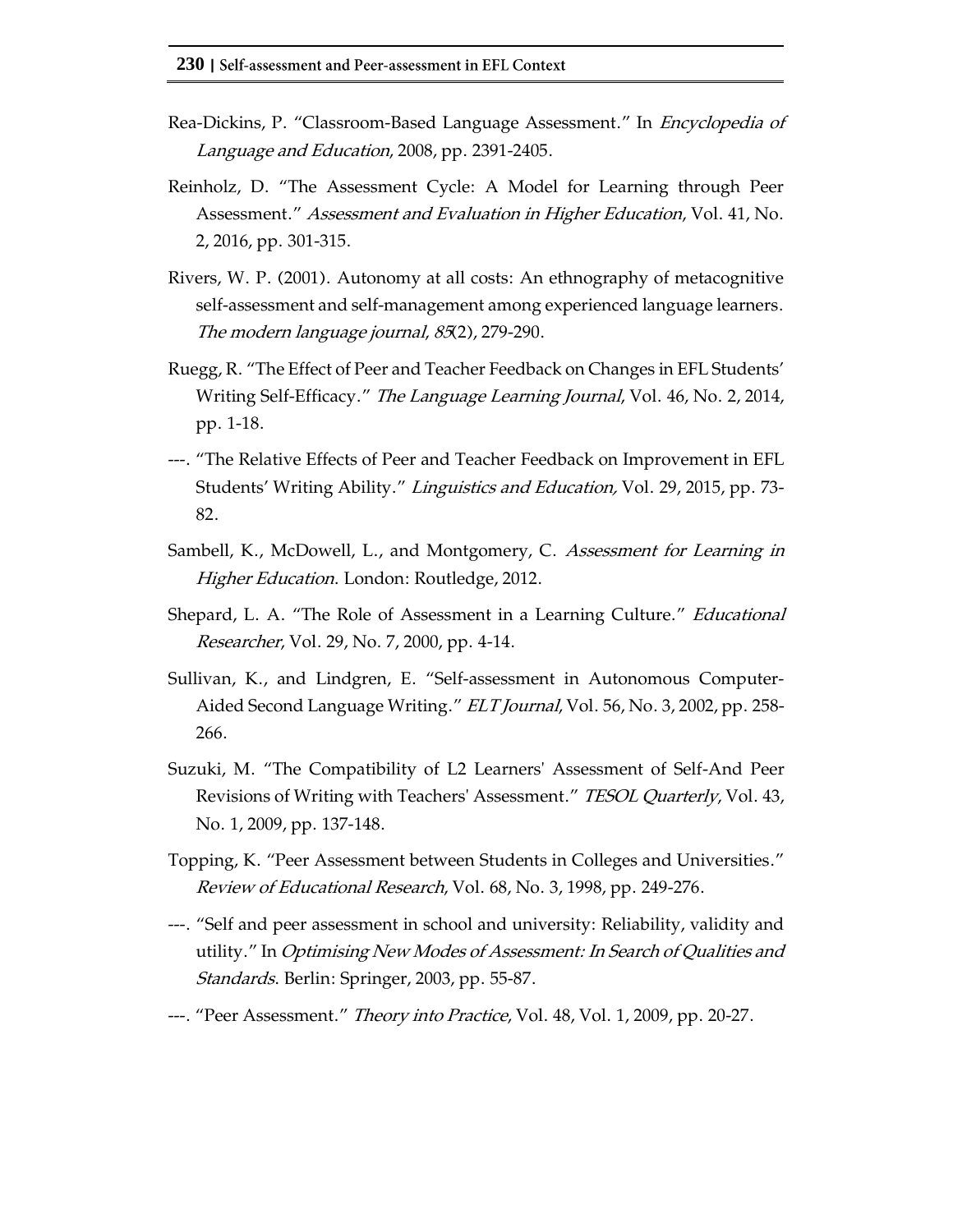- ---. "Peers as a Source of Formative and Summative Assessment." In SAGE Handbook of Research on Classroom Assessment. California: Sage Publications, 2013, pp. 395-412.
- ---. "Peer Assessment: Learning by Judging and Discussing the Work of Other Learners." *Interdisciplinary Education and Psychology*, Vol. 1, No. 1, 2017, pp. 1-17.
- Yu, S., and Lee, I. "Exploring Chinese Students' Strategy Use in a Cooperative Peer Feedback Writing Group." System, Vol. 58, 2016, pp. 1-11.
- Zarei, A. A., and Usefli, Z. "The Effect of Assessment Type on EFL Learners' Goal-Orientation." Journal of Language, Linguistics and Literature, Vol. 1, No. 4, 2015, pp. 112-119.
- Zhang, Z. V., and Hyland, K. "Student Engagement with Teacher and Automated Feedback on L2 Writing." Assessing Writing, Vol. 36, 2018, pp. 90-102.
- Zhao, H. "Investigating Learners' Use and Understanding of Peer and Teacher Feedback on Writing: A Comparative Study in a Chinese English Writing Classroom." Assessing Writing, Vol. 15, No. 1, 2010, pp. 3-17.
- ---. "Investigating Teacher-Supported Peer Assessment for EFL Writing." ELT Journal, Vol. 68, No. 2, 2014, pp. 155-168.
- ---. "New Insights into the Process of Peer Review for EFL Writing: A Process-Oriented Socio-Cultural Perspective." Learning and Instruction, Vol. 58, 2018, pp. 263-273.